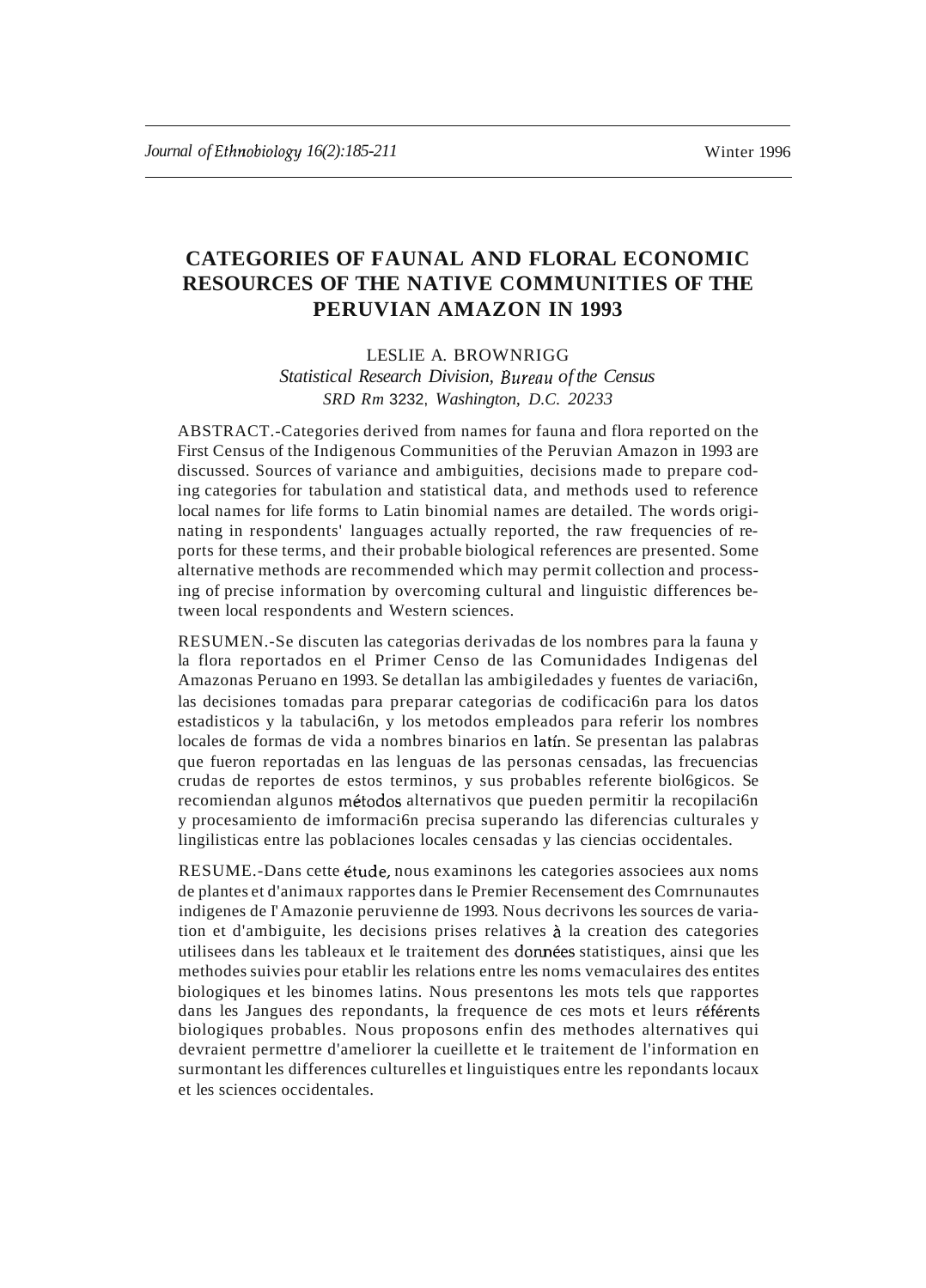# INTRODUCTION

The First Census of the Indigenous Communities of the Peruvian Amazon collected word lists of faunal and floral resources used in the economic activities of native communities located in the South American tropical lowlands. I report methodological steps, some results, and issues related to defining census categories from answers to questions that elicited word lists from over a thousand linguistically and culturally diverse respondents. The census section on economic characteristics of the native community began with the general question, What activities do the families in the community pursue? ("*LCuales son las actividades a que se dedican las familias de la comunidad?")* Seven types of economic activity were pre-coded as the answers to this question: Agriculture, Fishing, Raising Livestock, Extraction, Gathering, Handicrafts, and Other (See Table 1). If Agriculture, "Collecting," or Hunting were reported then the respondent was asked to specify. The census form had answer lines for up to seven agricultural crops and, for each crop specified, asked whether it was for subsistence, cash sale, or both subsistence and sale. The form had lines for up to five answers for items "collected" and for animals hunted.

Two additional questions, similarly open-ended, collected types of timber and construction material. The question, What varieties of timber are extracted in the community? ("¿Que variedades de madera extraen en la comunidad?") requested the respondent to name up to twenty. Another question asked respondents to indicate what type of wood or other material was predominant in the key components of their houses-beams, walls, roof, floor, and so on-and how long the wood or other material lasts. *("zEn la construcci6n de viviendas de la comunidad, indique el tipo de madera* <sup>0</sup> *material predominante y el tiempo de duraci6n de vigas* <sup>0</sup> *largueros?* Z*tijerales* ? Z*cumbreras* ? Z*horcones* ? Z *piso* ? ... ")

# FIRST CENSUS OF INDIGENOUS COMMUNITIES OF THE PERUVIAN AMAZON

The First Census of the Indigenous Communities was conducted in July 1993 during the enumeration of Peru's Ninth Census of Population and Fourth Census of Housing by the National Institute ofStatistics and Information *(lnstituto Nacional de Estadistica e Informatica,* abbreviated as INEI). The Peruvian Amazon was defined geographically by selected rural provinces and districts located in seven regions of Peru (Loreto, Andes Avelino Caceres, Ucayali, Inca, Los Liberatores Wari, Nor Oriente del Maranon, and San Martin). The area defined descends west to east from Andean high cloud forest and grasslands to the Amazon floor. This first community-level census enumerated named settlements legally recognized or eligible for recognition as native communities *(Comunidad Nativas,* abbreviated as CCNN) under Peruvian laws D.L. 20653 and D.L. 22175.

Native communities are corporations of members who belong to one of the 64 Amazonian Indian "ethnic groups" *(etnfas)* acknowledged by the Peruvian state. Native communities may own or claim land. Of the native communities enumerated in this first census, about 64% reported they held land titles and another 26% were petitioning for titles to their land. A quarter of the communities reported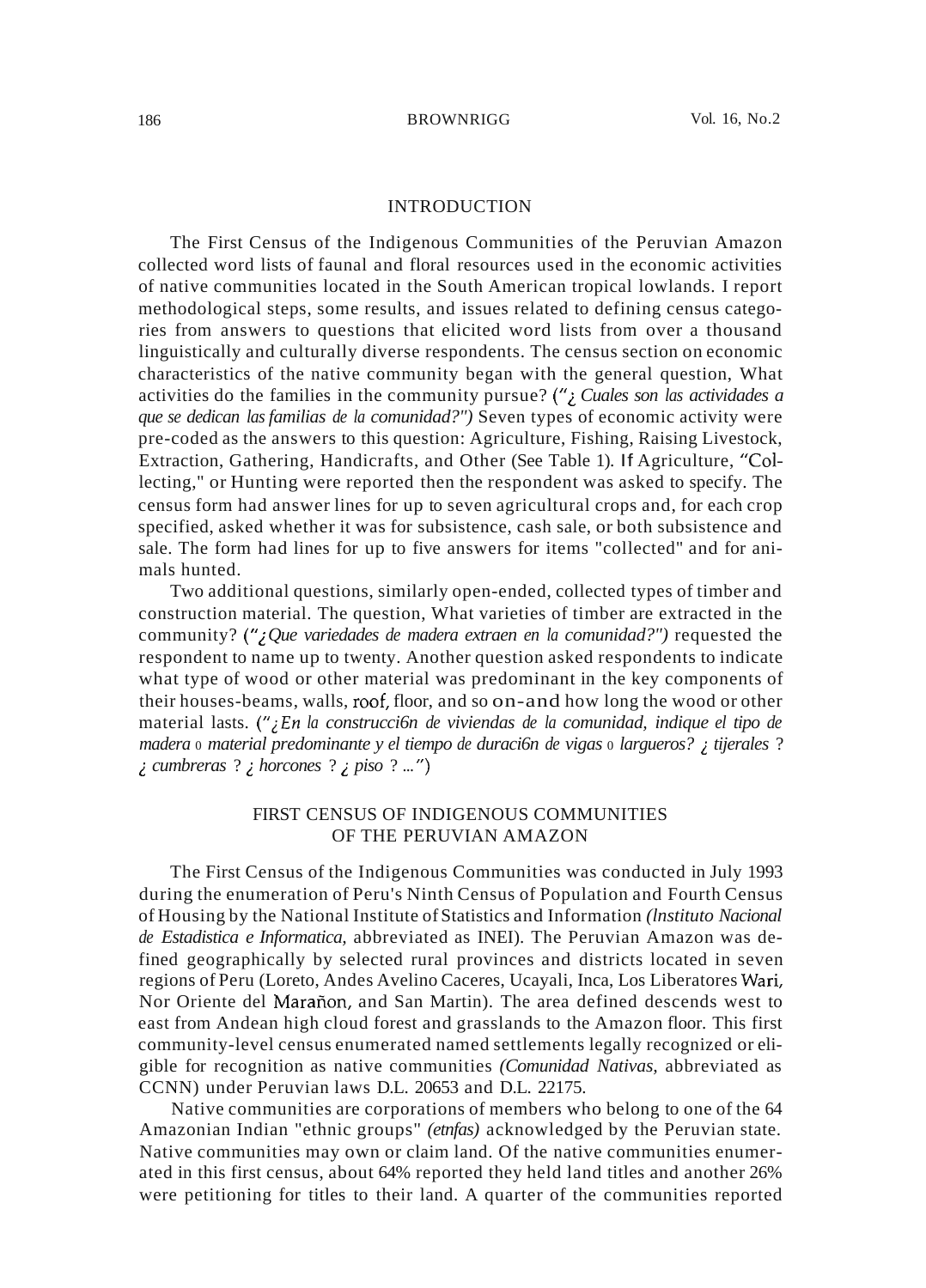holding between one and 999 hectares and 17% reported they have no common territory. The mean size of land base reported was 5,267 hectares; holdings ranged from no land to a territory of over 100,000 hectares claimed by one untitled community. The population size of settlements INEI coded as native communities in the simultaneous Ninth Census of Population and Housing ranged from nine persons to 998 (INEI 1993). INEI's preliminary estimate of the total population residing in enumerated native communities was 192,295 persons (INEI 1993). This figure, while interesting, should not be considered as the total population of Amazonian native peoples in Peru in 1993. Since this was a census, INEI sought to interview in all the native communities, however more native communities exist in the Peruvian Amazon than were enumerated and native Amazonians live in other types of rural and urban settlements.

This first census of native Amazonian communities faced cultural and language barriers between the respondents and census enumerators, between respondents and statisticians, and between statisticians and the primary customers for information which were the native communities themselves. The designated respondent for the community report was the recognized political authority who reported for the families of the settlement as a whole. The communities enumerated included speakers of at least 40 highly differentiated languages in the Arawak, Caribe (Peba-Yaguan), Harakmbet, Jivaroan, Panoan, Quechua, Tacaman, Tucanoan, and Wititoan families of languages. The census form was in Spanish. INEI's field staff and native Amazonian witnesses whom I interviewed agreed that most of the census takers were hired in district capitals and conducted interviews in Spanish, using translators if necessary. Although Amazonian ethnolinguistic groups in Peru use Spanish as a general language to interact with those who do not speak their language and about half the native communities reported their members spoke some Spanish, half reported that their members did not speak any Spanish. The native communities that reported their members spoke some Spanish included 37% where Spanish was the second language spoken, 2.5% where it was spoken in combination with two Amazonian languages, and just under 10%, mainly Cocama-Cocamilla or lowland Quichua communities, where Spanish was the first language. Most words transcribed on the forms were in the lexicon of the local Spanish which incorporates words and roots derived from Quechua and other New World native languages into its standard vocabulary.

INEI collected 1,298 original community census reports from 1,175 unique native communities and 123 district neighborhoods of larger, more dispersed native communities. Despite incomplete coverage of native communities, this census provides recent and comprehensive information about rural native Amazonian Indians in Peru. INEI is publishing results from this census in a series entitled *Colecci6n comunidades nativas.* Numbers published by INEI will differ from the frequencies and percentages reported here from the preliminary data set. The tables published by INEI eliminate names of biological resources reported by a minority of the communities and group types of resources. I believe the biological resources reported in the "raw" information collected on census forms are intrinsically interesting for ethnobiology and ecological anthropology.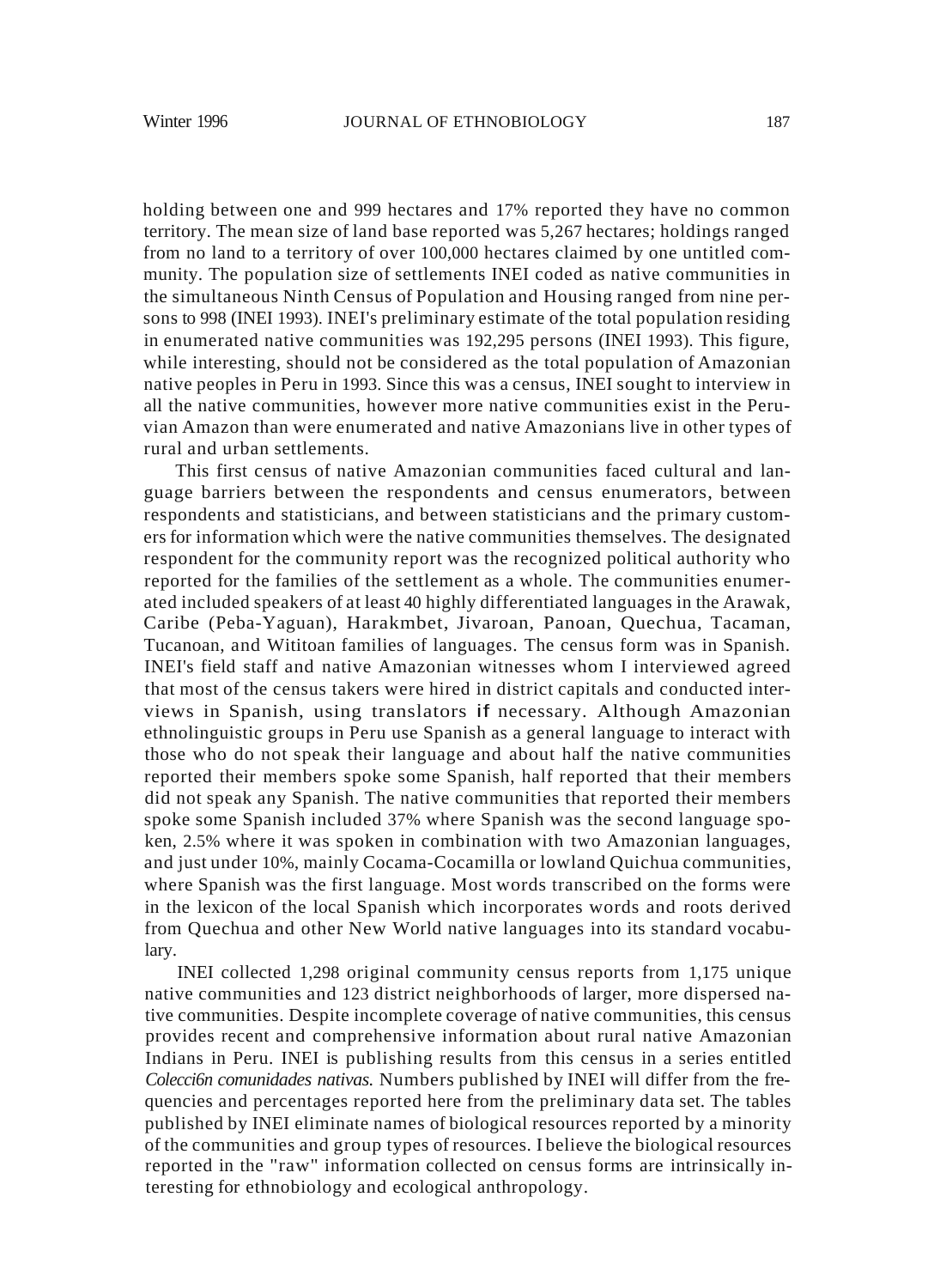# METHODOLOGICAL CONSIDERATIONS

Censuses and surveys apply methods to gather information from a large number of respondents on the egalitarian assumption that any respondent can answer the questions posed. Respondents' answers are filtered and structured by questionnaire designers, interviewers, interviewer-respondent interaction, and data processing. Census methodologists strive to use terms in questions that elicit defined, precise responses appropriate for the statistical tables and analyses planned. The census method values brief, unambiguous responses from many people on the same subject matter. Statistical categories are routinely defined before census data are collected, often by "pre-coded" answers to "closed" questions developed through research in ethnosemantics *(cl,* Custred 1980). Information collected in a census (orsample survey) can be validated and analyzed by statistical tests. In the case of a census or a large, randomly selected survey sample universe, a great number of statistical tests can be applied. Patterns can be mapped geographically and documented statistically by tests of significance of cross-tabulations, correlation, regression, trend, and probability analyses.

| Economic<br>Activities | <b>CCNN</b> Reporting<br>Activity<br>Agriculture | Combined<br>Activity with | Not Combined<br>With Agriculture | Without this<br>Activity |
|------------------------|--------------------------------------------------|---------------------------|----------------------------------|--------------------------|
| Agriculture            | 1281                                             | <b>NA</b>                 | <b>NA</b>                        | 17                       |
| Fishing                | 1137                                             | 1129                      | 8                                | 161                      |
| Livestock              | 1127                                             | 1122                      | 5                                | 171                      |
| Hunting                | 979                                              | 972                       |                                  | 319                      |
| Artisanal production   | 849                                              | 845                       | 4                                | 449                      |
| Extraction [Timber]    | [711]<br>800                                     | 799                       |                                  | 498                      |
| Collecting             | 547                                              | 542                       | 5                                | 751                      |
| Other                  | 208                                              | 207                       |                                  | 1090                     |

Table I.-Number of Native Communities Reporting the Economic Activities and Combinations with or without Agriculture.

Notes: CCNN stands for *Comunidades Nativas.* This table shows for each economic activity, how many of the 1,298 communities reported engaging in the activity or did not report the activity.

Optimally, how what respondents say will be translated by coders, editors, and computer programmers into machine-language data sets is tested before the census or survey begins. Well established census methods require time, funding, and expertise that statistical agencies in developing countries lack. In the case of this census, INEI responded to scarcity with creativity. The data in Table 1, for example, is based on a question which defined seven economic activities that INEI designers predicted would be important among the families of native communities and elicited specification of one "other" economic activity. INEI census methodologists conservatively allowed respondents to specify "other" answers to additional questions along with defined categories. INEI left some questions in this first census completely "open-ended" if INEI had no precedent for what an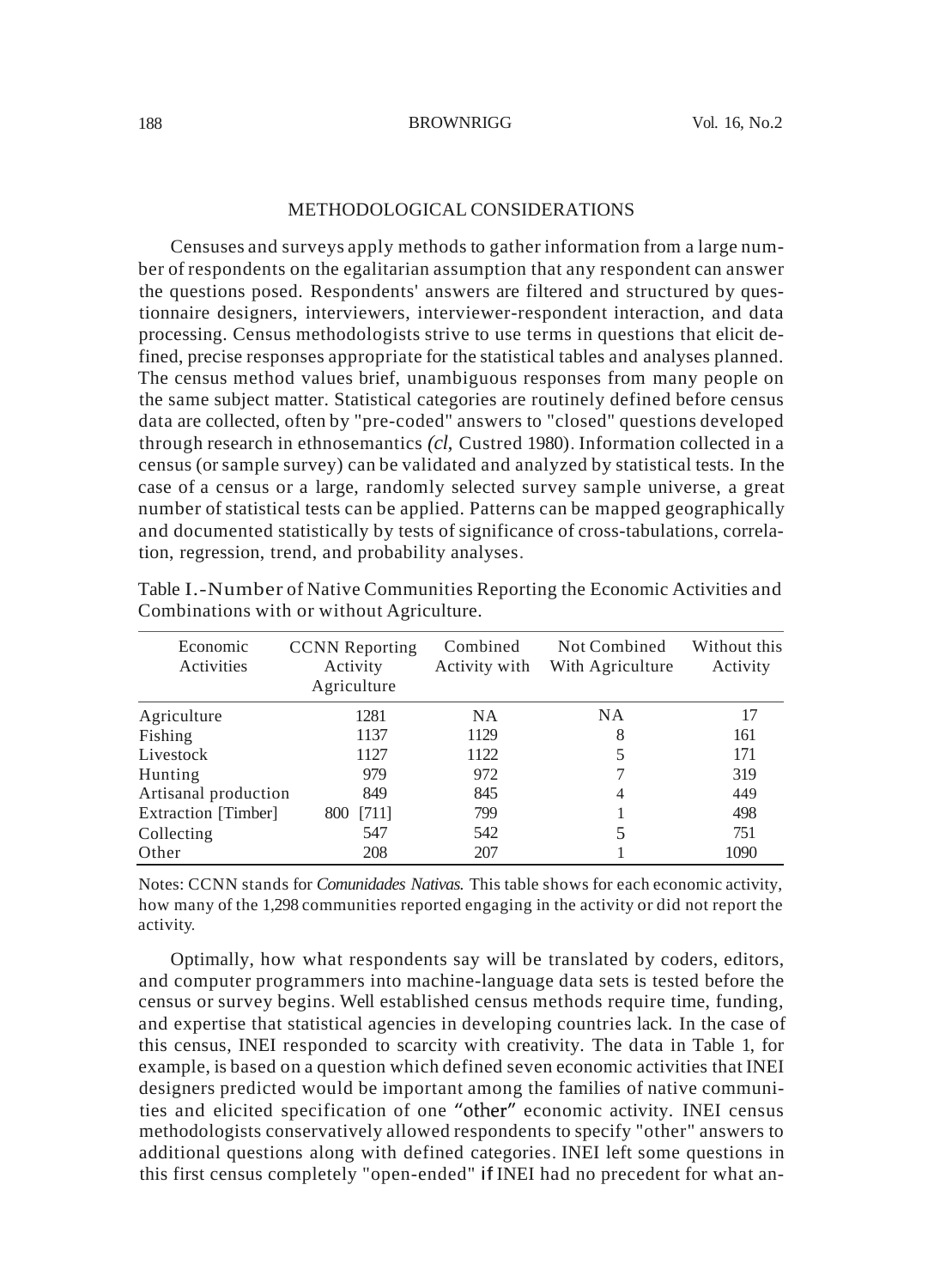swers might be given. These questionnaire design decisions shifted the task of defining statistical categories to INEI's processing and computer center staff after the completed forms were received.

From the point of view of data processing design and statistical methodology, the open-ended and multiple choice questions in this census posed a series of problems, especially considering the relatively small universe of cases. The primary customers for this census were its subjects: the Amazonian native communities. Their associations asked INEI to produce information useful for the native communities themselves. INEI requested help from the U.s. Census Bureau to design the processing and publication tables for this first census of native communities. I was selected to provide INEI with technical assistance. In Lima, I worked with INEI's staff to solve processing problems and simultaneously train and advise INEI colleagues in methodological procedures. In the course of my technical assistance mission, I had the opportunity to examine the original forms and analyze the preliminary data set. I report as a participant interventionist in the creation of statistical categories from the words recorded on census forms that listed faunal and floral economic resources of native Amazonian communities.

*Manual coding.-Master* coding lists were compiled from the answers to the open ended instructions, "-specify". The lists of agriculhlral crops, items collected, animals hunted, commercial timbers, materials used in house construction, and others not discussed here, remained open until clerks had hand-coded the forms and keying began. If clerks found a new word written on forms, it was brought to the attention of their supervisor. If the supervisor or INEI's Amazonian consultant recognized the word as a synonym of another already on the master list, the supervisor updated the definition of a data element. If the word was found on only one or two forms, it was assigned to a data element group for "other." If the word was found on several forms, it was assigned a numeric code and added to updated editions of the master code lists issued to clerks.

The master list of biological resources for each economic activity eventually contained between 44 and 86 data elements. Each data element was a numeric key code defined by a single word or a set of words that coders regarded as synonyms. Tables 2-6 show the name or set of names that defined the more frequently reported data elements and percentage of cases respectively reporting each. Clerks wrote the numeric codes on the census forms and these codes were keyed.

The number codes keyed reflected only the order in which new names appeared in the pile of census forms. Definitions existed on in-house data dictionaries annotated by hand and nowhere else. By contrast, for settlements, INEI used a hierarchial code which embedded the region, province, district, and name of each place, and for occupations, used a code issued by the United Nations. lNEI's use of standardized codes for geography and occupation permitted data from this first census of native communities to be linked with Peru's 1993 census of population and housing.

INEI required technical assistance to group data elements into a set of progressively inclusive statistical categories consistent with its observations from the Peruvian Amazon and its plan to publish tables. No Peruvian or international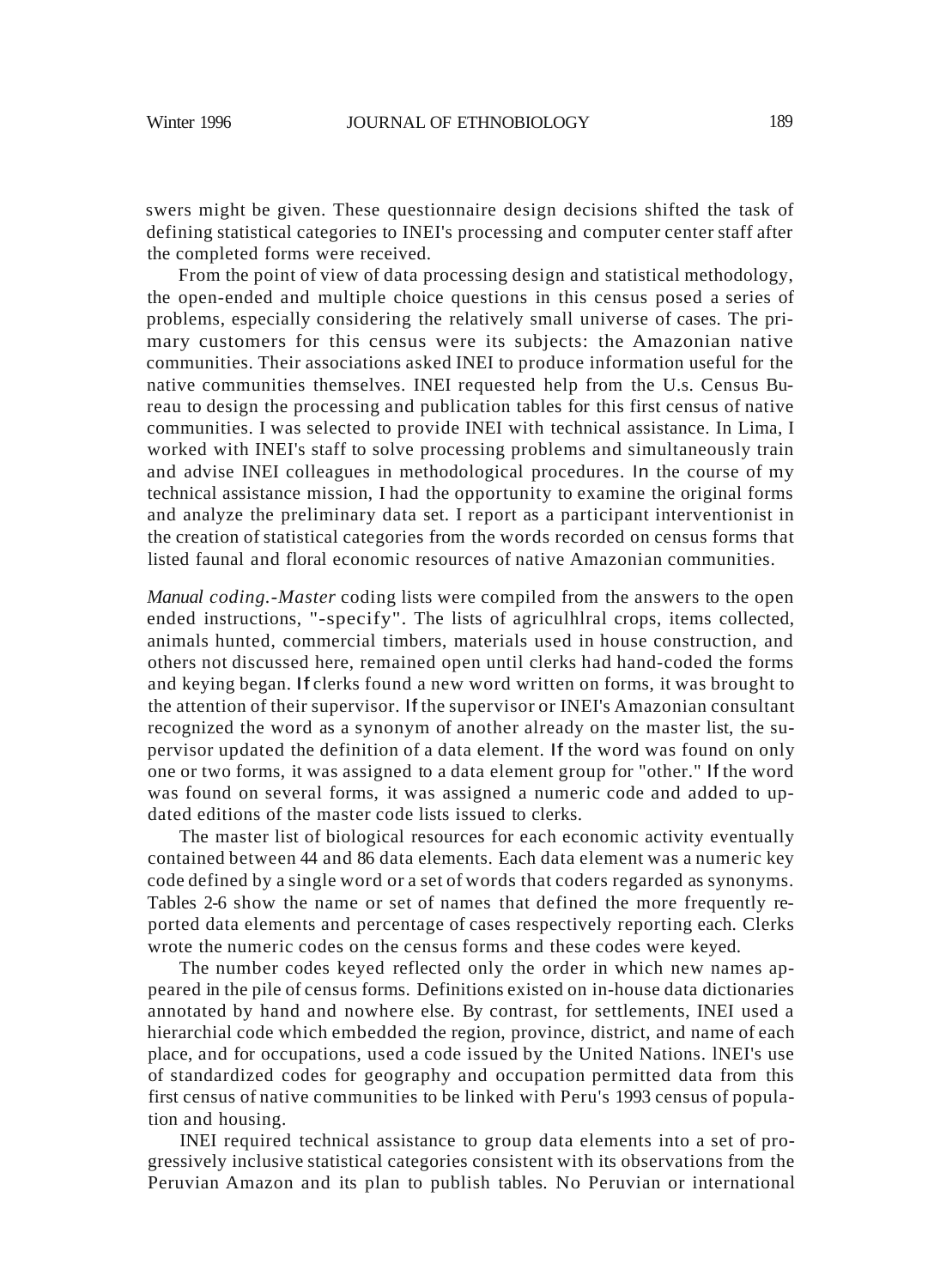standard hierarchial numeric code for biological resources exists, although standard industrial codes in other countries refer to some products of agriculture, hunting, and forestry. Constructing a coding scheme was necessary to design processing and develop tables.

*Coding Responses into Statistical Categories.-*The steps taken to reduce the number of answers to meaningfully defined statistical categories were to 1) count which data elements were more frequently named, 2) recognize and equate synonyms in different Amazonian languages and in Spanish, and 3) associate vernacular terms with biological references in order to group the biological resources along the lines ofscientific taxonomy. I convened a team within INEI to make decisions about the evolving coding and processing design. The team included the supervisor of manual coding, the assigned computer programmer, an Amazonian consultant, a census methodologist detailed to the Computing Center, and myself. Other INEI staff and guest consultants occasionally sat in on discussions of the emerging statistical categories and of test runs using the categories developed. Outside INEI, the Amazonian consultant, an INEI senior manager, and I recruited and met with an advisory panel from several different ethnolinguistic groups studying in Lima.

The task of grouping raw data elements into more inclusive statistical categories began after the manually coded forms had all been keyed. The number of answer categories had to be reduced in order to cross-tabulate by provinces and, separately, by ethnic groups, by river basin, and so on, without an excess of empty cells. Three criteria were progressively applied to construct statistical categories from the data elements that had resulted from manually coding the words actually written on census forms.

| percent        |      | Rank by Percent Local name reported, Associated English<br>Name, Associated Latin<br>Genus and Species | 1st<br>Rank | 2nd<br>Rank | 1&2<br>Named Named Combined |
|----------------|------|--------------------------------------------------------------------------------------------------------|-------------|-------------|-----------------------------|
|                | 88.7 | yuca cassava or manioc Manihot esculenta                                                               |             | 2           |                             |
| 2              | 81.4 | plátanos, paranta, banano, guineo, seda                                                                | 2           |             | 2                           |
|                |      | plantains & bananas Musa spp.                                                                          |             |             |                             |
| 3              | 67.1 | maiz corn Zea mays                                                                                     | 5           | 3           |                             |
| $\overline{4}$ | 47.5 | arraz rice Oryza sativa                                                                                | 3           |             |                             |
| 5              | 21.1 | manipeanuts Arachis hypogaea                                                                           | 9           |             |                             |
| 6              | 17.3 | frijol, ucayali, poratos chango "beans"                                                                | 7           |             |                             |
|                |      | Phaseolus vulgaris or P lunatus or P. mungo                                                            |             |             |                             |
|                | 14.3 | café coffee Coffea arabica                                                                             | 4           |             |                             |
| 8              | 9.5  | cacao chocolate <i>Theobroma</i> cacao                                                                 | 6           |             |                             |
| 9              | 7.6  | camote sweet potato lpomea batatas                                                                     | NA.         |             | NA.                         |
| 10             | 7.5  | saclzapapa yam Dioscorea spp.                                                                          | 10          | <b>NA</b>   | NA.                         |
| 11             | 7.2  | azucar sugar Saccharum officinarum                                                                     | NA.         |             | NA.                         |
| 12             | 5.8  | pina pineapple Ananas comosus                                                                          | NA.         |             | NA.                         |
| 13             | 5.2  | papaya papaya Carica papaya, C. stipulata,<br>C. monoica, C. boliviana                                 | NA          |             | NA                          |

Table 2.-Agricultural crops ranked by percent of enumerated native communities reporting agriculture (N=1281) and ranked as first crop mentioned, second crop mentioned, and first and second combined.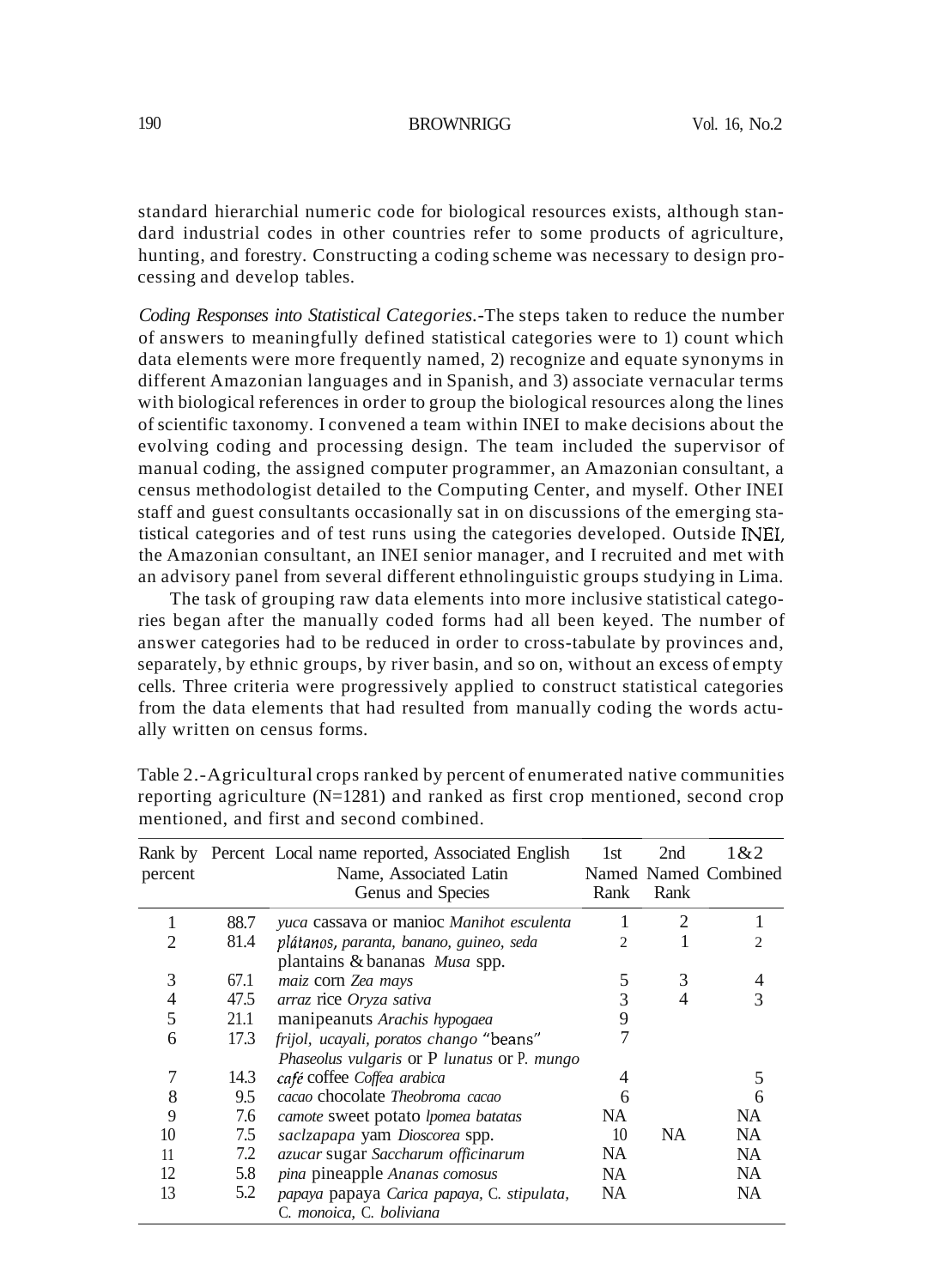The first criterion was frequency: a computerized count of native communities which had reported each data element using the original keyed data set. Unique data elements specified by at least five communities were preserved for a research data set and those noted by fewer than five communities were targeted for collapse. Some of those frequencies are reported here in tables.

The second criterion was to eliminate remaining synonyms and/ or gather infrequently reported names into some logical yet more general categories. Unique terms from Quechua and several different native Amazonian languages augmented what statisticians call respondent variance. The processing team within INEI spoke Spanish and two of us knew highland Quechua, which is related to languages spoken in seven percent of the native communities enumerated, and the Amazonian consultant was a native speaker of the Panoan language, Shipibo-Conibo, which was spoken in 11.2% of the communities enumerated. To determine the meaning of those words for biological resources that no one at INEI understood, I sought advice from experts field biologists and native Amazonians. The Amazonian native people who volunteered their assistance included 10 speakers of the Arahuan (or"Arawak") language, Ashaninka (formerly called "Campa"), which was spoken in 25% of the native communities enumerated; speakers of Jivaroan languages, seven of Aguaruna (spoken in 17.4%) and three of Achual (3.5%); four speakers of Peruvian lowland Quechuas, three additional Conibo-Shipibo, and one speaker of the Harakmbut language, Amarakaeri (spoken in .01 % of the communities). The native Amazonians recognized additional synonyms and cognates.

By the time I began meeting with the Amazonian volunteer consultants, I had associated a Latin binomial species name or higher order taxonomic group with most of the vernacular names to design test categories based on biological distributions and ethnographic reports (Brownrigg 1986, Emmons 1990, Encarnaci6n 1983, Soukup 1988, Vasquez 1989, and Vallarejo). These associations were reviewed and expanded in consultations with Peruvian field biologists (see Acknowledgements) and in panel discussions about what fauna or flora each word named among native speakers of different Amazonian languages. They helped clarify what animal or plant the common names referenced, by supplying synonyms, answering questions Istructured to eliminate some tentative identifications, elaborating descriptions, and matching names to plates and sketches shown to them.

The third criterion set five percent of the enumerated communities as the minimum threshold for statistical categories to use in testing tabulation. Terms reported by fewer than five percent of the communities, while preserved on intermediate data sets, were grouped into some category where this minimum percentage of cases could be achieved. INEI adopted my suggestion to collect less frequently reported names into more general groupings based on biological similarities.

# FAUNAL AND FLORAL RESOURCES REPORTED

Tables 2, 4, and 5 display the percent of native communities that specified the more frequently named fauna or flora. In headings of columns displaying percentages, I state the denominator used. Denominators are either the preliminary universe of 1,298 forms or an eligible population from that universe, that is, the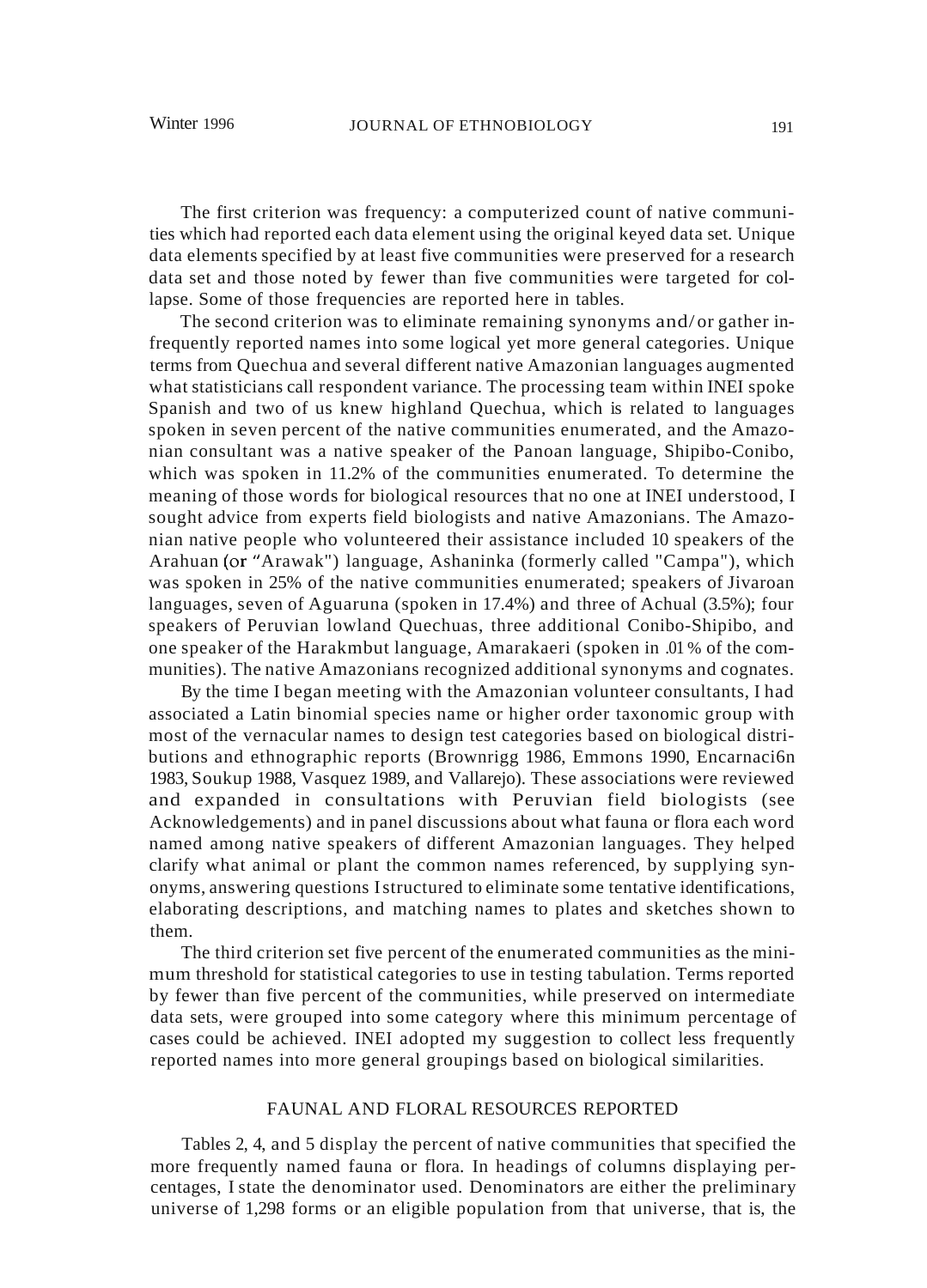| Local Name Reported, Associated<br>Latin Genus and Species     | Rank for<br>House<br>Construction | Rank for<br>Timber<br>Exploitation |
|----------------------------------------------------------------|-----------------------------------|------------------------------------|
| pona (Socratea exorrhiza)                                      |                                   | 10                                 |
| huacapu (Minguartia punctata)                                  |                                   | 15                                 |
| despintana (Xylopia sp. or Duguettia sp.)-Annonaceae           | 3                                 | 18                                 |
| capirona (Capirona decorticans)                                |                                   | 12                                 |
| yanna                                                          |                                   | NA.                                |
| <i>quinilla</i> ( <i>Pouteria</i> sp.)                         | 6                                 | 21                                 |
| cedro cedar (Cedrela odorata)                                  | 50                                |                                    |
| moena, moenilia, muenilla                                      | 45                                | 2                                  |
| (laurel <i>Ocotea</i> sp. or <i>Nectandra</i> sp.) - Lauraceae |                                   |                                    |
| tornillo (Cedrelinga catenaeformis)                            | 47                                | 3                                  |
| caoba mahogany (Swientenia macrophylla) or aguano              | NA                                | 4                                  |
| (Huberodendron sp.)                                            |                                   |                                    |
| cumula (Virola sp.)                                            | 82                                | 5                                  |

Table 3 .-Rank of varieties of woods by frequency reported used in house construction and rank by frequency reported as commerically exploited.

| Rank | Local Name<br>Reported                     | Percent of<br><b>CCNN</b><br>Reporting<br>Collecting<br>$(N=547)$ | Percent of<br><b>CCNN</b><br>Enumerated<br>$(N=1298)$ | Associated English Name, Latin<br>Genus and Species                                       |
|------|--------------------------------------------|-------------------------------------------------------------------|-------------------------------------------------------|-------------------------------------------------------------------------------------------|
|      | aguaje                                     | 41.3                                                              | 17.4                                                  | buruti or mauritia palm<br>Mauritia flexuosa or M. vinifera                               |
| 2    | unguravi                                   | 26.1                                                              | 11                                                    | Jessenia bataua or]. weberbaueri                                                          |
| 3    | motelo iiesaliiusa<br>tortuga de la tierra | 15                                                                | 6.3                                                   | yellow-footed tortoise<br>Geochelone denticulata or red-<br>footed tortoise G. carbonaria |
| 4    | frutas en general                          | 12                                                                | 5                                                     | "fruits in general"                                                                       |
| 5    | pijuajo                                    | 11.2                                                              | 4.6                                                   | peach palm <i>Guilielma(or Bactris)</i><br>gasipaes or G. utilis                          |
| 6    | chonta                                     | 10                                                                | 4.2                                                   | a palm <i>Bactris</i> sp.? <i>Euterpe</i> sp.?<br>Wettinia qunaria?                       |
| 7    | sun                                        | 9.6                                                               | $\overline{4}$                                        | "grub"-see discussion                                                                     |
| 8    | chapaja                                    | 7.7                                                               |                                                       | palm leaves (Arecaceae) Scheelea<br>cephalotes                                            |
| 9    | caimito                                    | 6.0                                                               |                                                       | star apple Chrysophyllum cainito                                                          |

TABLE 4.-Items collected by percent of communities reporting collecting  $(N=547)$ , and by percent of enumerated communities  $(N=1298)$ .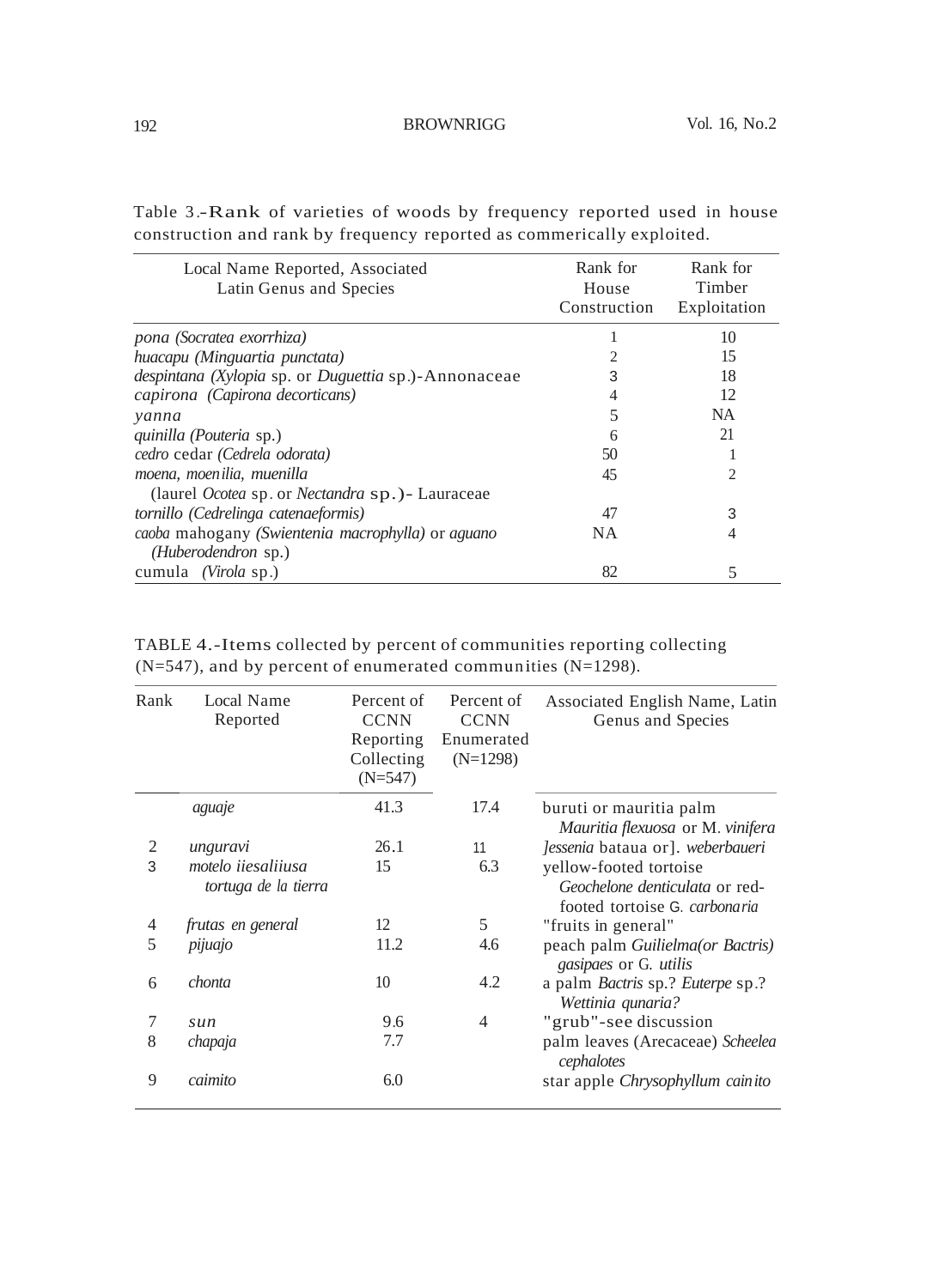TABLE 5.-Game specified by 5 percent or more of the communities reporting hunting (N=979) ranked by the percent of hunting communities reporting the game.

| Rank by<br>Percent | Percent<br>$(N=979)$ | <b>Local Names Reported</b>     | Associated English Name,<br>Latin Genus and Species                                            |
|--------------------|----------------------|---------------------------------|------------------------------------------------------------------------------------------------|
| 1                  | 56%                  | sajino, saina, cerda, kitaykiri | collared peccary Tayassu tajacu                                                                |
| 2                  | 48%                  | venado, siwayro                 | deer Mazama americana                                                                          |
| 3                  | 47%                  | majaz, majas picuno             | paca Agouti paca                                                                               |
| $\overline{4}$     | 33%                  | afiuje, cutpe                   | agouti <i>Dasyprocta fuliginosa</i> or D.<br>va riegata                                        |
| 5                  | 29%                  | sachavaca, tapiro               | tapir Tapirus terretris                                                                        |
| 6                  | 23%                  | huangana                        | white-lipped peccary Tayassu pecari                                                            |
| 7                  | 19%                  | mono negro                      | brown capuchin monkey Cebus apella                                                             |
| 8                  | 15%                  | armadillo, carachupi, kirquinco | nine-banded armadillo Dasypus<br><i>novencinctus</i> giant armadillo<br>Priodontes maximus     |
| 9                  | 9%                   | pava de monte, paujil           | guan (bush or wild turkey Penelope<br>purpurascen and/or curassow<br>Crax mitu or Mitu salvini |
| 10                 | 7%                   | perdiZ                          | "dove" or tinamous <i>Timamus tao</i><br>and others                                            |

TABLE 6.-Number of Native Communities Reported Selected Types of Livestock Raised and Animals Hunted.

|                 | Livestock Raised CCNN Reporting | Animals Hunted               | <b>CCNN</b> Reporting |
|-----------------|---------------------------------|------------------------------|-----------------------|
| Cattle          | 230                             | Deer and "Sachavaca" (Tapir) | 801                   |
| Pigs            | 446                             | <b>Both Peccaries</b>        | 779                   |
| Turkeys         | 180                             | "Pava de monte" (Guans)      | 91                    |
| Chickens        | 1060                            | All other reports of birds   | 161                   |
| Other livestock | 242                             | All other reports of prey    | 1162                  |

number of native communities which, having reported a particular activity, were asked to specify resource details. Tables 2 through 5 show the rank of each of the more frequently reported biological resources by these percentages.

Tables 2 through 6 associate the vernacular names of the more frequently reported fauna and flora written on census forms with probable English common names and Latin names; associations for less frequently reported biological taxa appear in the text. Associating a vernacular name with a Latin binomial for a particular species was not always possible. Words reported for faunal and floral economic resources in this census were taken out of the context of respondents' and enumerators' respective folk classifications. The local Spanish and the several native Amazonian languages each have underlying"ethnotaxonomies" which classify biological taxa differently than do formal scientific systematics. Some terms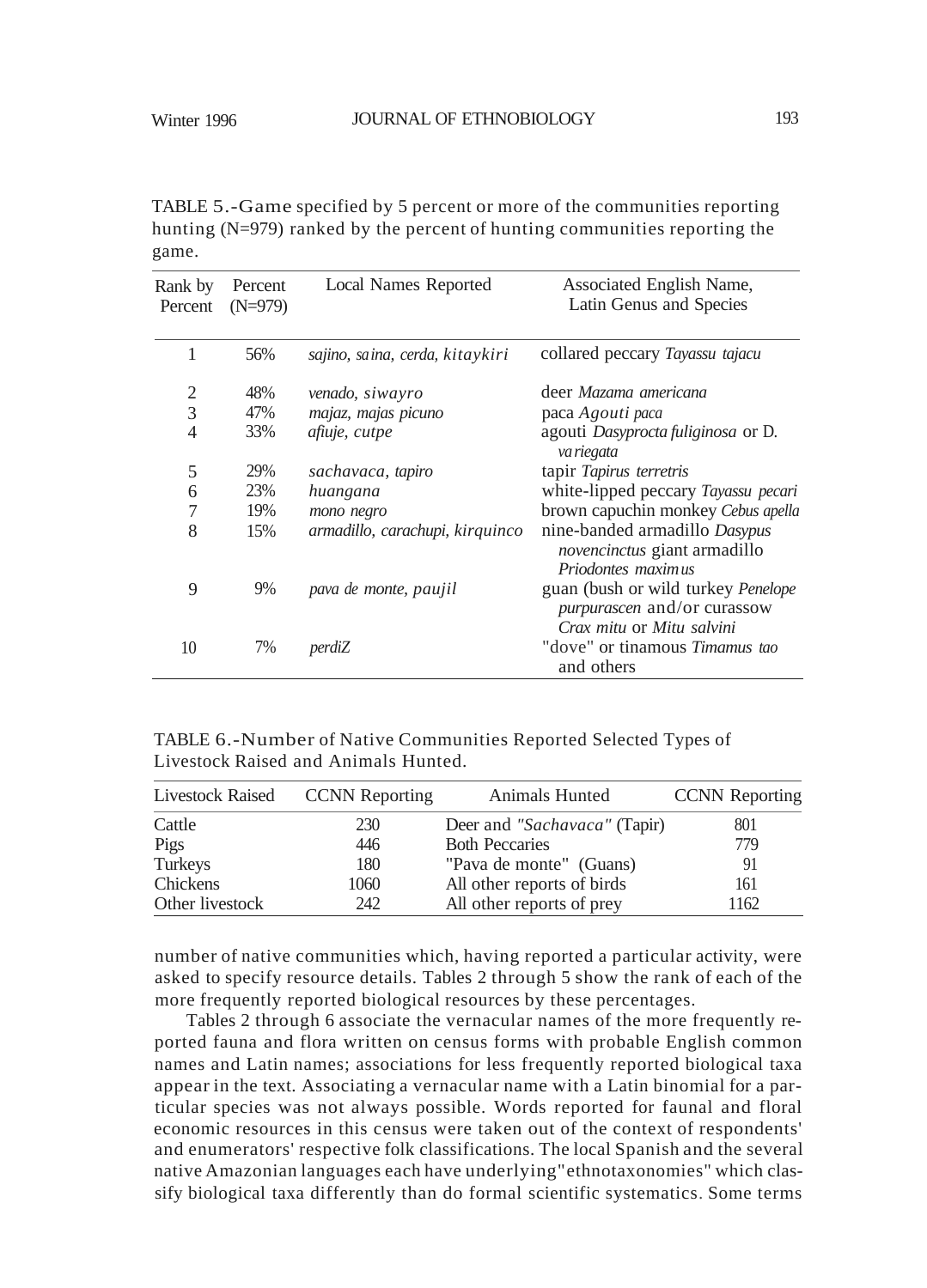reported for faunal or floral resources in this census refer to several different species, varying by region. Some names are of intermediate or life form taxonomic rank (Berlin 1992:52-101, 135-139) referring to groups of animal or plant life forms which are formally classified in different orders, classes, genera, or species. These more inclusive terms cannot be associated with a single species. Some terms refer to one species in one part of the Peruvian Amazon and another species in other areas. I omit reference to voucher specimen or authorities because biological taxa were not conventionally identified-no specimens were collected or observed.After the fact, it was not possible to determine what animal or plant the Amazonian respondents and Peruvian census-takers had in mind when the verbal reports were recorded.

*Proxiesfor Irnportance.-Because* each respondent named a limited number of biological resources for each economic activity to characterize a whole community, any biological resource named should be considered important for at least one community. The census did not ask respondents to specify the crops, commercial timbers, items collected, or animals hunted by any criteria, except that census takers did request the most predominant material for house construction. I suggest that rank by the frequency and percent of native communities reporting each biological resource can be interpreted as a proxy indicating its relative economic importance or use in this universe-cautioning, however, possible biases were introduced by cultural preferences or seasonal effects. Cultural preferences could account for the higher frequency rank of prized hunting prey over more quotidian fare. The seasonal effect may favor those economic biological resources salient in July 1993 rather than of other months or other years. "Seasonal effects" are a source of error well documented in consumer expenditure, business, and recreational survey research (Silberstein and Stuart 1991,1992; Kemsley, Redpath, and Holmes 1980). Ethnographic studies report that particular Amazonian communities cultivate, gather, fish, and hunt different living resources at different seasons following an annual round. (See Meggers 1971:47-49,58-62,69-72,79-81,89-92, and 101-102 and Levi-Strauss 1973; among others.) Long term studies of the hunting practices of particular Amazonian native communities reveal variations by season and from year to year as the societies respond to fluchlations in the availability of game by redirecting hunting to other species or other areas (see Vickers 1991; Hames and Vickers 1983; Meggers 1971, Mashinkash Chinkias and Awak Tentets 1986; among others).

Another proxy for relative importance is the order in which respondents spontaneously specified their biological resources. I tested the cumulative number of communities reporting each named biological resource in any order and the number of communities that reported it first, second, or first or second combined and found highly significant correlations. For example, correlations for wood varieties were at .8843 for woods reported first and at .9564 for woods reported second.

*Agriculture.-Agriculture* was reported by 98% of the enumerated communities (N=1281/1298) which also designated it their important economic activity. Over 60% of the agricultural communities combined agriculture with raising livestock such as cattle, pigs, turkeys, and chickens, and/or with fishing, and/or with the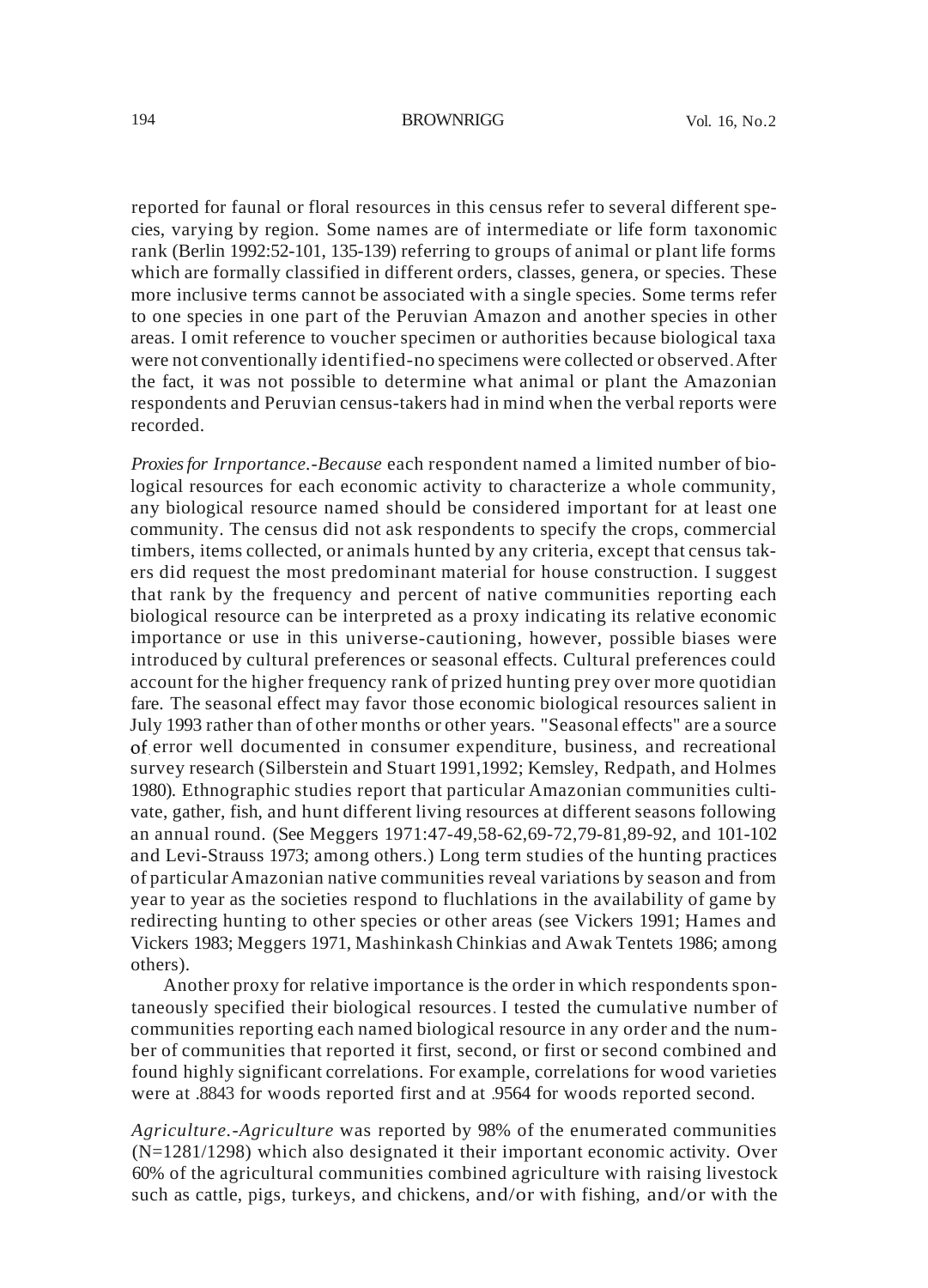production of artisanal goods. Fewer communities combined agriculture with collecting or hunting or extraction, or "other activities" such as operating river boats, making canoes, and milling rice. Table 1 reports these activities. Less than one percent of the communities reported their members worked in day labor for surrounding colonists. Subsistence activities dominated, although over half of the Amazonian native communities reported cash crop agriculture or commercial timber sales in their mix of economic activities.

*Crops.* The 1,281 native communities that reported agriculture collectively named crops that were identified as 44 initial data elements. Table 2 lists leading crops ranked by the percentage of communities practicing agriculture and ranked according to the number of communities which named the crop first, named it second, and named it first or second.

It was no surprise to find *yuca* or cassava *(Manihot esculenta)* ranked first, plantains and bananas *(Musa x paradisiaca* and other *Musaceae)* ranked second, and maize *(Zea mays)* ranked third in a census of native communities or that these crops were primarily grown for subsistence. The agricultural crops listed on Table 2 are familiar from previous ethnographic and agricultural studies from the Peruvian Amazon. Yuca, maize, peanuts *(Arachis hypogaea),* and "beans" (mainly *Phaseolus vulgaris)* have been subsistence staples of Amazonian agriculture for thousands of years as have plantains and bananas since their introduction.

The rank of rice *(Oryza sativa)* confirms its contemporary importance and departs from earlier ethnographic and agronomic observations in native communities. Rice was fourth most often reported by the native communities practicing agriculture and third most often mentioned first. Several factors propelled a rapid expansion of rice production among native communities. Several Amazonian native groups adapted rice into their traditional inventory of floodplain *(playa)* crops (Eakin *et al.* 1980; Toumon 1988; Bergman 1990:97; among others); others adopted upland rice cultivation techniques introduced by the riziculture colonists who have been migrating from the Peruvian Pacific coast since the 1960s The rank of rice in relation to traditional Amazonian crops may index native communities' participation in the modern agricultural cash economy; most communities grew rice for subsistence and for sale.

Two crops grown almost exclUSively for cash, *cafe (Coffea arabica)* and *cacao,* the chocolate bean *(Theobroma cacao),* ranked seventh and eighth. Coffee ranked fourth as the crop that communities mentioned first, following yuca, plantains, and rice, and ranked fifth as the crop communities mentioned first or second. *Cacao,* a pre-Columbian domesticate and trade good, ranked sixth by the measure of the order it was mentioned and eighth by frequency.

Two traditional subsistence root crop staples, camotes (sweet potatoes, *Impomea batatas)* and *sachapapas* ranked ninth and tenth respectively according to the count of communities reporting these crops. No community spontaneously mentioned the sweet potato first and *sachapapas* ranked tenth among the crops mentioned first. The term *sachapapa* means wild or fake potato in Quechua. The term *sachapapa* or "pseudo-potato" is used in the Amazon region to refer to the regional cultivated and wild potatoes and to other non-potato crops. Hawkes (1990) describes 'candidate' cultivated and wild potato species that grow in the Peruvian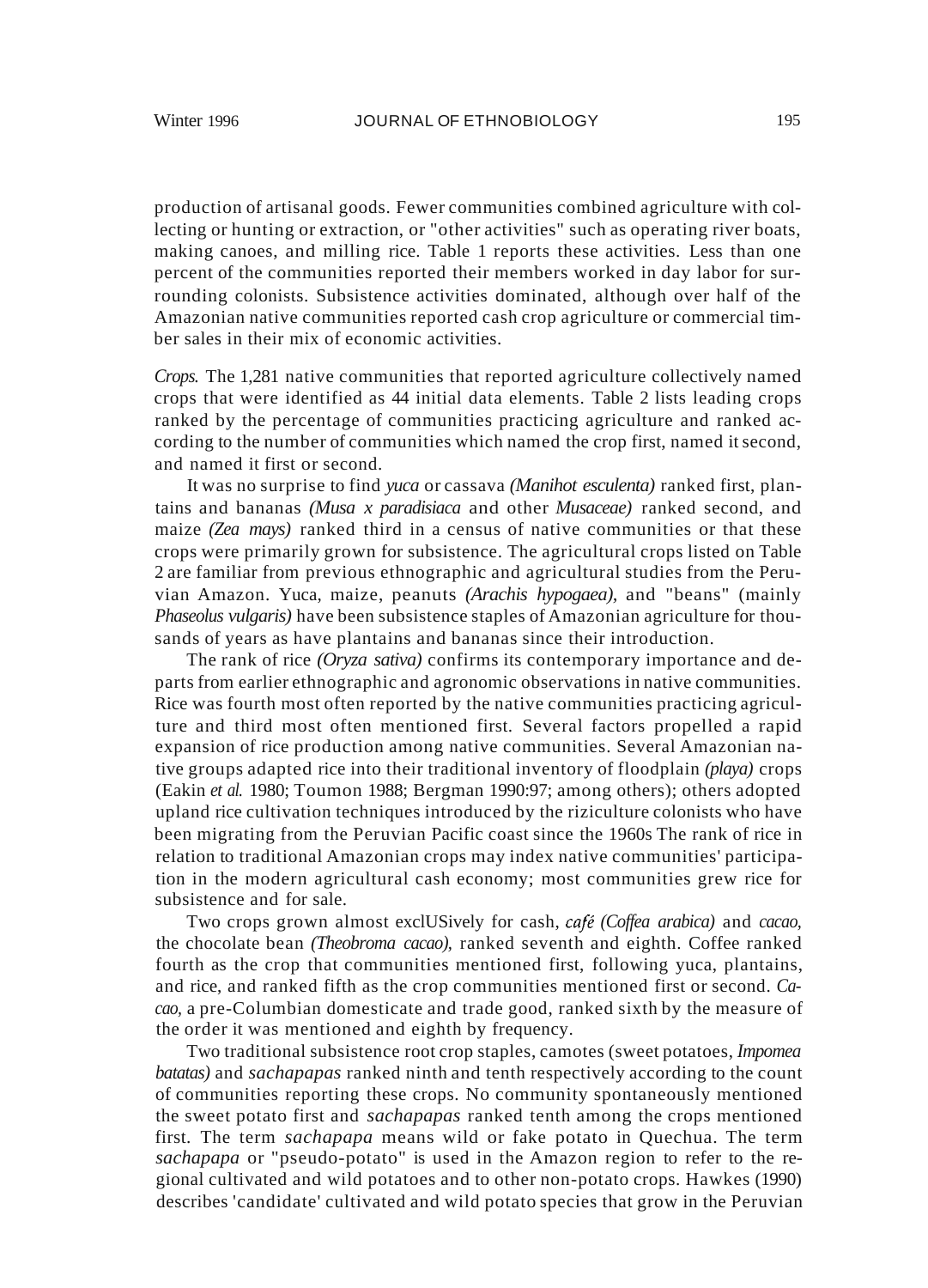montana and Amazon floor. The best known 'wet and hot' potato species, *Solanum hygrotermicum* Ochoa, is named *moiske* or *moshaki* by the Ashanika or Campa. The name *sachapapa* can gloss Amazonian root crops such as *yuca,* however, *sachapapa* usually refers a yam in the genus *Dioscorea,* such as D. *trifida (name).* Sweet potatoes and yams have little market value and ranked below crops primarily grown for sale. Other names for root crops reported were *uncucha* (a name for the cocoyam or yautia, *Xanthosoma* sp.), *papa morada* (purple potato =*Solanum* sp.), and *kuikui* which may be a cognate of either *kui (Arracia xanthorrhiza)* or *kurahiji,* another name for the tropical potato. Altogether, less than one percent of native communities enumerated specified these less frequently reported minor root and tuber crops.

Among the crops reported by five percent or more of native communities are three others that served as a source either for cash or for subsistence food. Only one community reported pineapple first, one other reported papaya first, and no community reported sugar first.

Fruit trees stood out among the 31 additional crops reported by fewer than five percent of the agricultural communities (one to 60 communities). *Naranjo,* Spanish for sweet orange *(Citrus sinensis)* trees, were reported by two percent; *patto,* the avocado or alligator pear *(Persea america* or *gratissuma),* and *pitayo* or *pijuajo-peach* palm-were each reported by 1.9%. *Mandarinas,* which is usually identified with the tangerine *(Citrus reticulata* or a *Citrus* hybrid) were reported by one percent. Fruit trees reported by less than 1% of the communities included *limon* (lemon, *Citrus lemon), toronja* (grapefruit, *Citrus paradisi), maracuyti (Passiflora quadrangularis), cocos* (coconut, *Cocos nucifera)* and *anowa, anona, orchirimoya:* three names for the fruit, cherimoya *(Annona cherimola* or *A. diversifolia).*

*Achiote* or *blj'a,* which is the red colorant dye and food flavoring, *Bixa orellana,* was reported by three percent of the communities. Combining achiote with the fruit trees listed above created an inclusive statistical category that totaled 12% of the agricultural communities.

Other crops reported by less than one percent of the communities were the condiments *aji* or chile pepper *(Capsicum* sp.) and *culandro* or coriander *(Coriandrum sativum)* and the annual field vegetables including *zapallo* squash (probably *Cucurbita maxima* or *Cucurbita moschflta), pallares* and *habas* (Lima beans, *Phaseolus lunatus), sandia* (melon, *Citrullus vulgaris),* and *pepino* (see below). About three percent of the communities said one of their agricultural crops was *vitucos,* which is a general name for a side dish with a variety of ingredients or *hortalizas,* Spanish for salad greens or green vegetables generally. Non-food crops reported included *algodon* (cotton, *Gossypium barbadensis),* tobacco *(Nicotiana tabacum)* and *barbasco* fish poison *(Lonchocarpus nincou).* One community reported coca leaf *(Erythroxylum coca).*

*Crop identifications.* In the discussions held at INEI, the agricultural crops reported by five percent or more of the native communities were consensually associated with Spanish names that designate a botanical species or genus. The statistical staff (urban consumers) and the Amazonian native consultants (rural producers) shared a core vocabulary for food crops. Differences in the appearance, agronomic or cooking characteristics, or taste of agricultural crops inspire a profusion of pri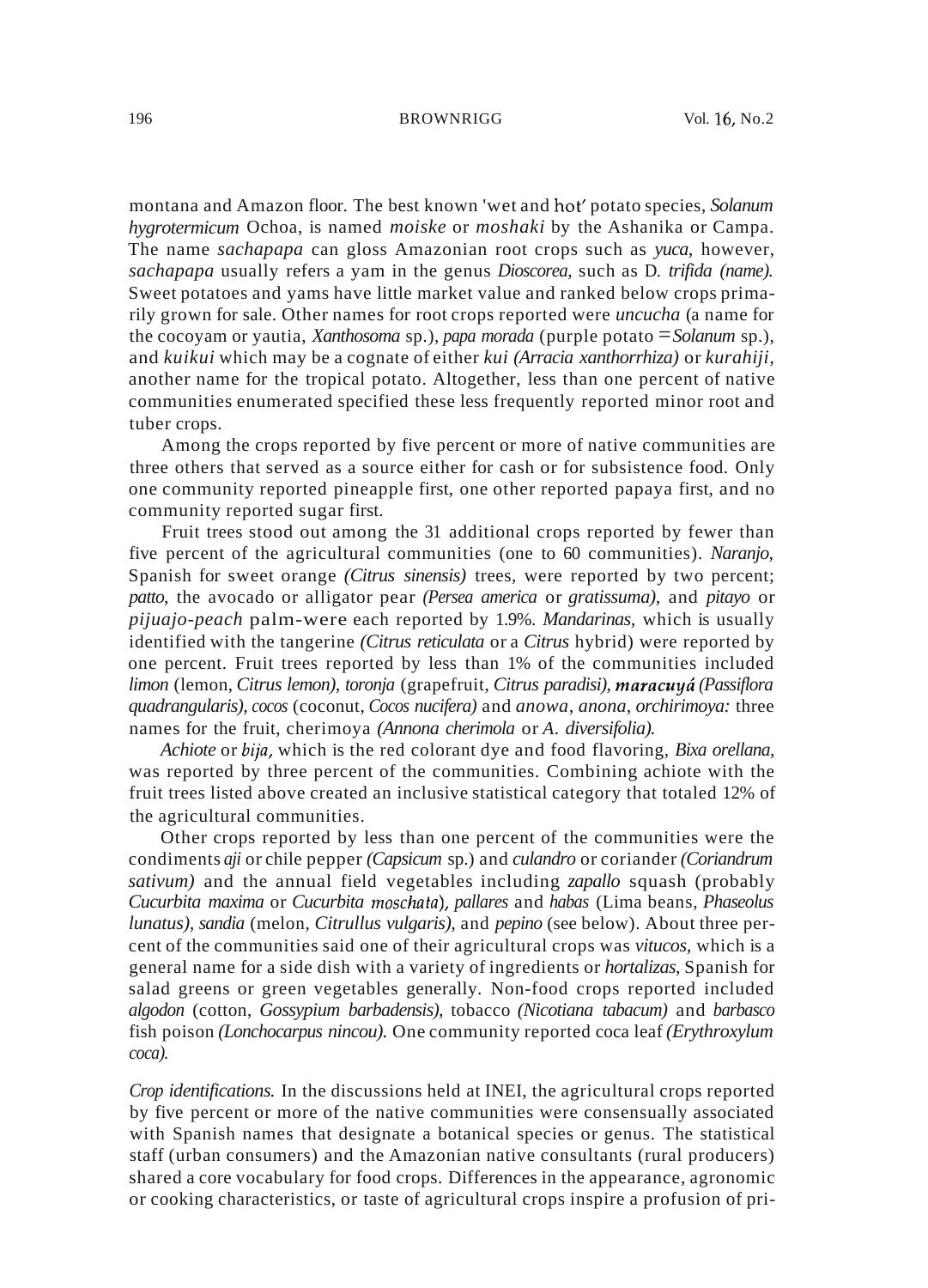mary terms for varieties in Peru, as elsewhere. The manual coding staff had grouped names for bananas *(banano, guineo, seda)* and plantains *(pltitanos, paranta)* into a single data element which can be considered as crops in the *Musa* genus. Similarly, the clerks had coded as*frijoles* the regional names *ucayali, porotos,* and *chongo* which may be varieties of the common bean or introduced mung beans *(Phaseolus mungo)* or a *Vigna* species. Additional names for "beans" recognized during the recoding were *chivango, chuvi,* and *hundia.* These may be popping beans or *iiunas (Phaseolus chuvis-see* National Research Council 1989), rather than common beans or mung beans. Additional names for beans and reports of Lima beans were gathered into a single coding category, which is best interpreted as "beans" of some *Phaseolus* species.

The botanic species of the more common, commercial food crops of Peru are known, well researched, and deposited in germ plasm banks (See on-line Harvard University's Gray Herbarium Index of New World Plants or Purdue University's New Crops at the World Wide Web site, http://newcrop.hort.perdue.edu). Several of the crops reported less frequently in this census are not well researched or are not firmly identified botanically. Three crops reported by less than one percent of the communities were not identified-humbilla, *tongarina,* and *cantrini.* Botanical associations for three other crop names, each also reported by less than one percent of the communities, are tentative. Is *huistina Sechium edule?* Is *cocona Solanum topiro?* Is *pepino* the melon pear, *Solanum muricatum* (syn. *Solanum variegatum* and *Solanum guatemalenses),* or the sweet cucumber, *Cucumis sativus* or *Cye/anthera pedada?* These elusive crops reported by very few communities were relegated to an amorphous "other" category.

*Timber and house materials.-A* total of 711 native communities specified they exploit at least one kind of timber and 888 communities indicated the materials they use to construct houses. A total of 52% of the communities named at least one type of wood used as a house material or exploited commercially. A single code list was compiled from responses to the requests to specify that gave respondents up to 27 chances to name timber. Consequently, 86 terms for varieties of wood exploited commercially or house construction materials were compiled from respondents, a longer list of biological resources than for the more prevalent economic activities.

Cedar *(cedro),* laurel *(tornillo),* and the mahoganies *(caoba* and *aguano)* are sold as logs for export and used to manufacture fine furniture *(Peru. Ministerio de Agricultura,* 1992). According to this first census, these highest value woods of the Peruvian lumber industry are the focus of commercial lumbering activities in native Amazonian communities.

The rank order of commercially exploited varieties of wood had little relationship to the rank order of woods specified as materials used in the construction of native housing. The cases of *cedro (Cedrela odorata)* and *pona (Socratea exorrhiza)* illustrate this point. Cedar ranked first among varieties of wood exploited as timber. Of the 711 communities engaged in commercial lumbering, 585 (82%) reported they exploit cedar. Cedar was the variety of wood named first by 292 of these communities and cedar was nearly five times more often mentioned first than any other type of wood. This indicates either cedar's importance for commercial ex-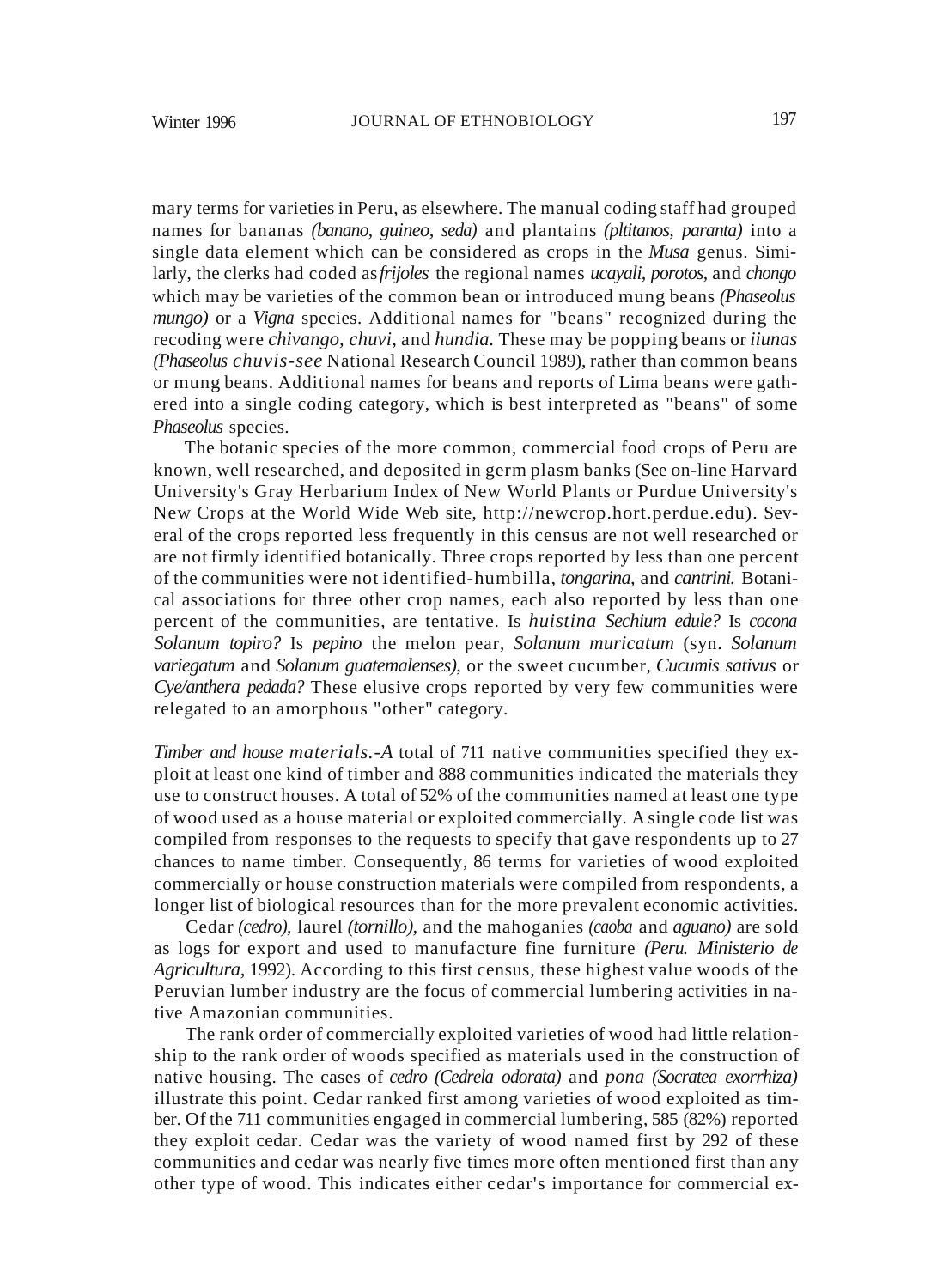ploitation or its prestige and value, yet, cedar was reported as a material for any house component by less than one percent of the communities.

*Pona* (or *cashapona)* was specified by 85 or about 12% of the 711 communities as a variety of wood they exploit commercially. This placed *pona* in tenth place among varieties of timber exploited.*Pona* is a wild palm with a thick, dense, woody pith. Only three communities mentioned *pona* first and three others mentioned it second when they listed varieties of commercial timbers. However, of the 888 communities which specified the material most predominant used to construct house walls, 593 communities (or 66%) named *pona.* Of the 709 communities which specified a flooring material, 579 or 81% named *pona. Pona* therefore ranked overall as the most predominant wood in native house construction and was the only wood used for construction which ranked among those top 12 commercial varieties which five percent or more of the communities enumerated had specified.

111e varieties of wood that ranked highest as house construction materials generally had low ranks as commercial timber. Table 3 displays the inverse relationship between the percentage of wood materials used in house construction compared to timbers exploited commercially. For house construction, plant resources other than timber are important, including materials such as palm fronds or leaves, *cana brava* (which usually refers to one of the false bamboos), and *shapajo* (see Collecting, below). Of the 1032 communities *which* specified the material predominant in the roofs of houses, 38% reported palm fronds, 11% reported *shapajo,* and 7.5% reported leaves in general. *Shapajo* (variant names: *shapaja, chapaja)* is *Scheelea cepha/otes* in the palm family.

Identification of timber woods and building materials. Finding an English common name, Latin name, or a plant family to associate with the vernacular names reported for timber woods and building materials was more difficult than associating the crops and hunting prey. Neither INEI staff nor the native language consultants could identify many of the timber names. I consulted experts who suggested Latin names usually associated with vernacular names for the most commercially important woods. The professional foresters, forestry officials, and field botanists whom I consulted associated less than half the woods reported used in house beams or struts with scientifically known family, genus, or species. Forestry officials expressed interest in what tropical hardwoods, unknown to them, the communities reported endured for decades.

Many more names for timber turned out to be highly generalized folk taxa covering a large number (100s) of species in one or two families than the relatively more particular names for living resources of the other economic activities. For example, *moena* and its cognates, *moenilia* and *muenilla* refer to laurels. The published literature equating vernacular names for South American woody plants with Latin binomials is often contradictory, or perhaps accurate for usage in one location but not elsewhere. (Compare Mahecha-Vega and Echeverri-Restrepo 1983 for Colombia, Acosta-Solis 1971 for Ecuador, and Gentry 1988 *orInstituto Geografico Naciona/1989:312-314.)*

*Col/ecting.-Respondents* from 42.3% (547) of the enumerated native communities reported that "collecting" *(reco/ecci6n)* is an economic activity; all but five of these communities also reported agriculture. Over half the native communities  $(57.7%)$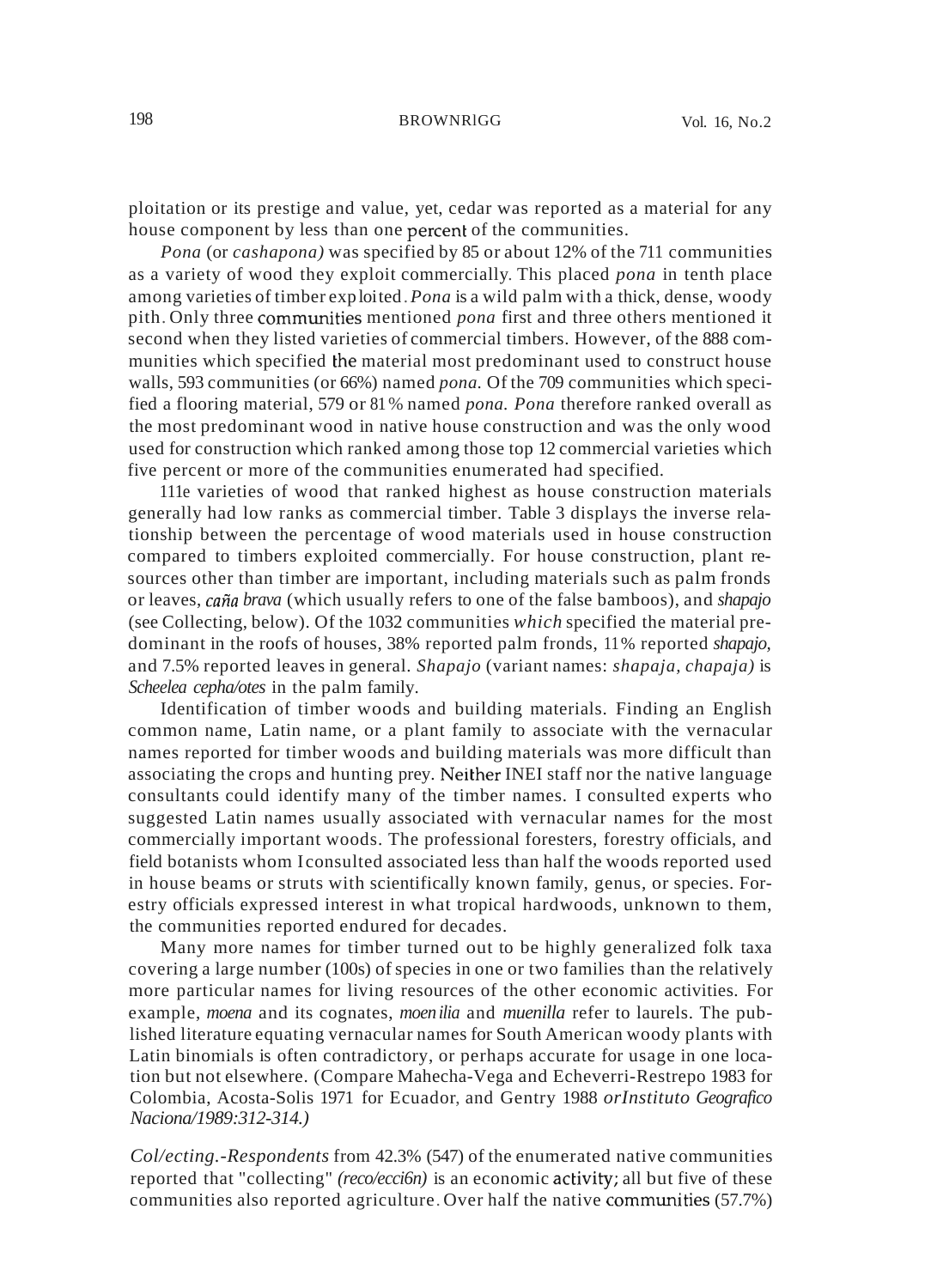did not collect and did not report any items collected. I translate *"recolecci6n"* here as "collecting" to avoid the connotations of "gathering" and "foraging" (Hutterer 1982) as a serendipitous search for food among wild life forms. Judging from the evidence of their replies, native Amazonian respondents interpreted the activity of *recolecci6n* to mean harvesting or picking. More types and cases of items harvested from orchards or cultivated mixed gardens were reported than items culled from the forest or at river banks. Almost every item named under *"recolecci6n"* is "picked" or captured by hand.

The coding clerks compiled names for 49 collected items and applied a catchall *code,frutas en general* ("fruits in general"), for additional names they recognized as fruits that were found on one or two forms. "Fruits in general" and three single items were reported by five percent or more of the enumerated native communities: *aguaje, unguravi,* and *motelo.* Ten categories of collected items were reported by at least five percent of the communities that reported collecting. The leading items collected are shown ranked on Table 4.

*Harvested food plants. Aguaje* is known in English as buruti or mauritia palm. *Aguaje* fruit figures as a leading non-timber forest product exported from the Peruvian Amazon, especially from Loreto and San Martin *(Ministerio de Agricultura 1992:49,* Table No. 30). *Aguaje* was reported as an item collected by 41.3% of the communities that reported collecting. *Unguravi* was reported collected by 26.1 % of the communities. The pulp and oil pressed from *unguravi* fruit are foods.

Harvested plant products collected by more than five percent of the communities that collected, but less than five percent of the universe of enumerated communities were *pijuajo, chonta, chapaja, caimito, and uvillas. Pijuajo* was reported "collected" by 11.2% of the communities that collected. *Pijuajo* is the Peruvian name for the peach palm, *Cuilielma* (or *Bactris) gasipaes* or *Cuilielrna uti/is.* What 10% of collecting communities intended by *chonta* is not clear. In the Peruvian Amazon, meanings for *chonta* include a dense woody material and the fruits and edible heart of palms in the Bactris/Guilielma or Euterpe genera, *Wettinia qunaria,* and several other trees. In the northwest Amazon, the peach palm is occasionally called *chonta duro* (Shultes and Raffauf 1990:351) and *Cui/ielma chontaduro* is an alternative name for the peach palm (National Academy of Sciences 1975:73).

*Pijuajo* (peach palm) was reported collected by 61 communities and as an agricultural crop by 15 others. Ten other plant products were reported "collected" from species that are considered domesticated or cultivated in various sources and situations. These include *pan de arbol* or *pandisho-in* English, breadfruit *Artocarpus altilis; mango (Mangifera indica); sapota,* the white sapote or mamey zapote *(Calocarpum sapota or Matisia* sp.?); *uvos* or *taperiba,* the mombin fruit *(Spondias mombin* or possibly *Spondias cytherea); uvillas,* which may be either "grapes" *Pourouma cecropiaefolia* or the goldenberry *Physalis peruviana; caimito* (the star apple, *Chrysophyllum cainito);* and *almendras* (almonds, *Caryocar* sp.). The names *guaba, guava,* and *guayaba* are usually regarded as synonyms for *Psidium guajava,* however *guaba* or *guava* names the pod fruit ofsome *Mimosacae* in the *Inga* genus, usually *Inga feuillei* or *Inga edulis,* which is called the ice cream bean in English (National Research Council 1989). *Dale (Caiathea allouia),* called dali or leren in English, was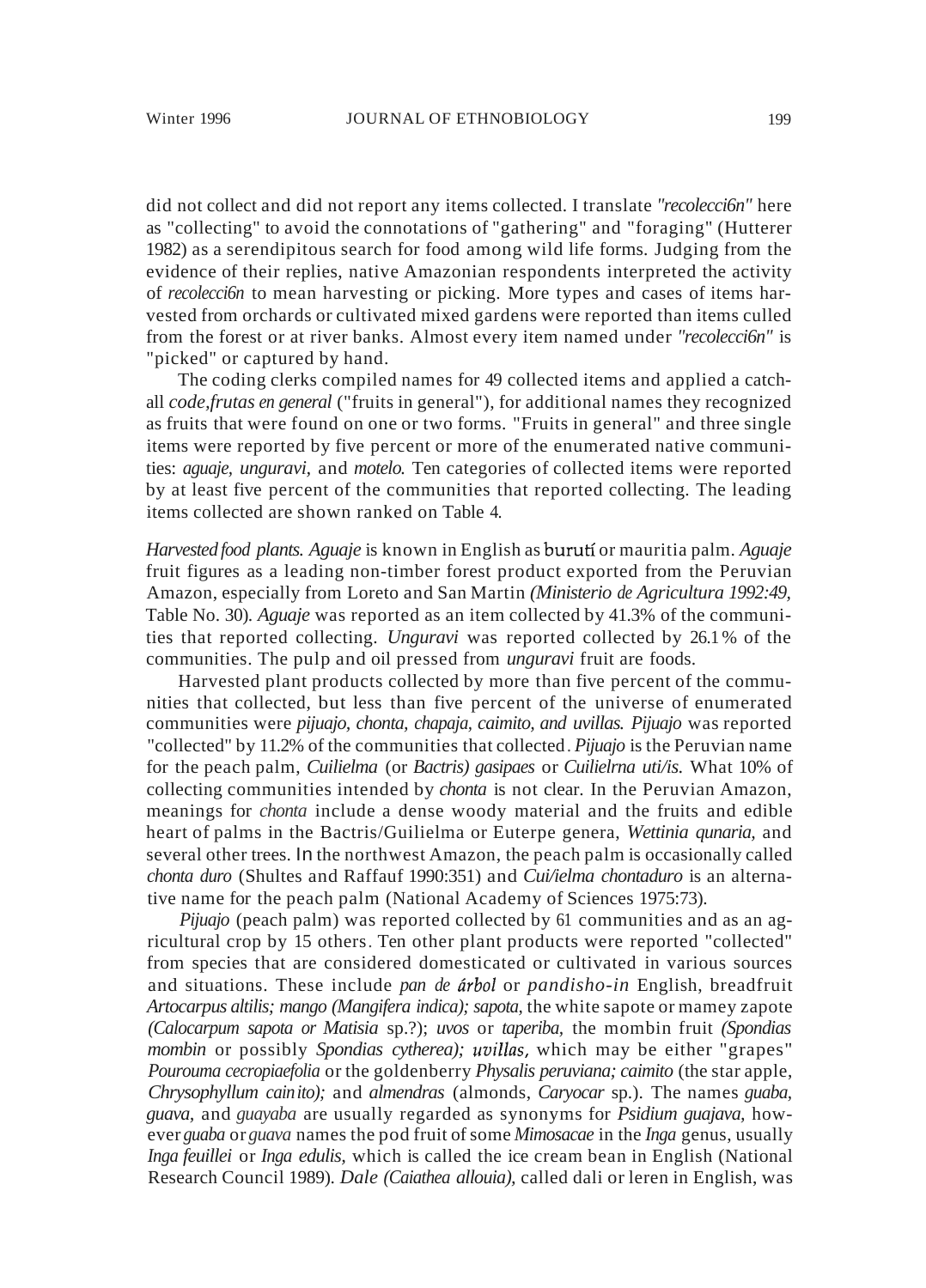reported collected in the Peruvian Amazon although it is a crop in the Caribbean (see Leren, http://newcrops.hort.perdue.edu/).

The names supplied for "collected" products spontaneously listed items of diverse status, some clearly "wild" like crabs and some clearly domesticated like the breadfruit and mango trees. Tree products are collected in the Peruvian Amazon from a number of different species, some domesticated, some only "cultivated" or "protected," and some, definitely wild. (Cf., Berlin 1976:392). Plants that yield functionally equivalent food or other economically useful material may have the same name, their common use justifying the label. The name *almendra* (almonds) applies to nuts from wild and cultivated *Caryocar* species in the Peruvian Amazon (Patiño 1971; National Academy of Sciences 1975:100-103; Prance and da Silva 1973). The name *almendra* is commonly used in Peru for the nut elsewhere called"*castana"* or Brazil nut. The three communities in Madre de Dios that reported collecting *"almendra"* may harvest the wild *Bertholletia excelsa* that grows in that area.

The dual reporting of *pijuano* and other domesticated trees as agricultural crops and as collected items prompts the comment that domesticated trees (and other cultivars) may be erroneously classified as "wild" in ethnographic and/or botanic sources because of assumptions made about the status of these crops from the nature of their harvesting. The domesticated status of many Neotropical tree crops has been further clouded by their capacity to survive in feral form and "seed" the forest fallow at sites where a village and gardens were abandoned (Denevan 1974:105; Brownrigg 1986:77-84, 110-114; among others). I hope that botanical research on the hypothesis of the "anthropogenic forest" (or "semi-silvaculture", Brownrigg 1986: 113-114) will clarify which domesticated tree crops can survive as feral in the Amazon region and which domesticated trees are planted for harvesting long after gardens are otherwise in forest fallow. In the meantime, the assumption that"gathered" items are "wild" or "feral" should be suspended.

Non-food plant products collected were leaves in general, *chapaja* or *shapaja,* and chonta. *Shapaja* was reported as a material used in housing construction: this palm's fronds are widely used to thatch roofs and make walls. *Chonta,* as noted above, may refer to the woody palm piths or tropical hardwoods that are used to make lances, arrow shafts, bows, and other hand-made artifacts.

*Animals and animal products collected.* The tortoise and "grubs" were the leading animals reported collected. A total of 15% of the 547 collecting communities reported the land tortoise, naming it in Spanish as *motelo* (which means "motel" and is a joke name) and *tortuga de la tierra* (land turtle) and as *nesa* and *nusa,* The land tortoise was concurrently named as game by about three percent of the communities reporting hunting (see below). Totaling together reports it was collected and hunted, 8.8% of the native communities enumerated reported this biological resource, which in the Peruvian Amazon is either the yellow-footed tortoise, *Geochelone denticulata,* or the closely related red-footed tortoise, *Geochelone carbonaria* (Alderton 1988). Five times more communities characterized acquiring tortoises as "collecting" than hunting. This may reflect a perception that catching this slow moving animal is not as purposeful as hunting and may signal a distinction between "collecting" and hunting activities. A distinction might be based on age or gender of participants or the stated objectives of forays. Tortoises may be captured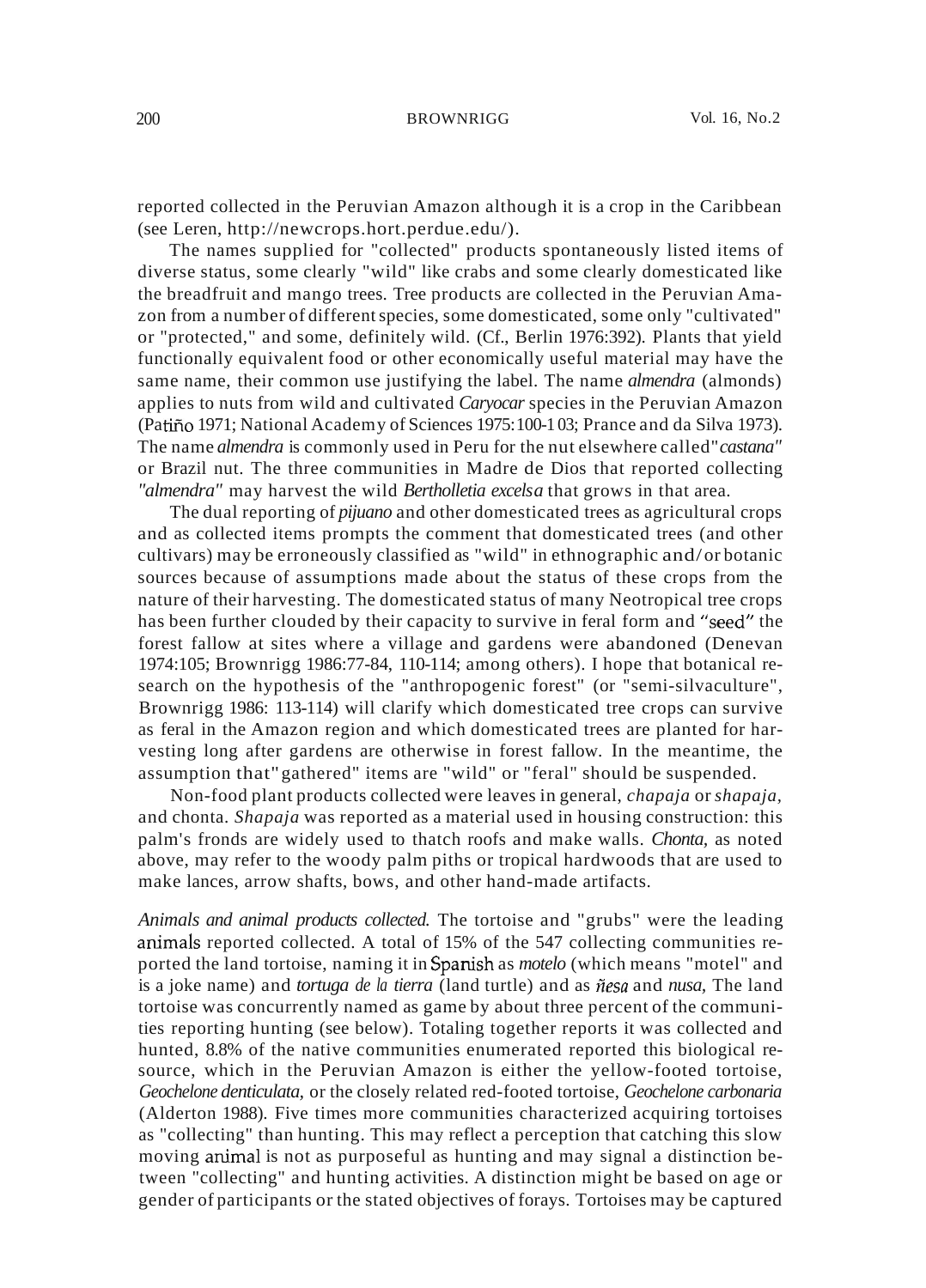during forays primarily intended for collecting leaves or fruits or during organized hunting expeditions. Strikingly similar ethnographic accounts describe how Shipibo, Sharanahua, and Siona-Secoya, and elsewhere in the Amazon, Kayapo, hunters capture and carry home alive tortoises they happen to find, disable their leg tendons, and keep tortoises alive to stock house pantries (Bergman 1990:139; Siskind 1973; Vickers 1991:74; Meggers 1971:72).

Among the fauna and faunal products less frequently collected were turtles or their eggs: 20 communities reported they collect *taricaya,* the yellow-spotted Amazon river turtle *Podocnemnis unifilis)* or *huevos de taricaya,* its eggs; five communities reported collecting *huevos chorapa* (the eggs of the Arrau river turtle, *Podocnemis expansa,* or another of the Pelomedusidae family of Amazonian river turtles) and one community collected the **mata mata** *(Chelys fimbriatus)* turtle.

The item *suri* which was reported by 9.6% of the communities reporting collecting or about four percent of the enumerated native communities illustrates *the* problem of vernacular names. Based on advice from INEI's native Amazonian consultant, INEI coders defined *suri* as *"gusano"* which means larval worm or grub in Spanish and suggests insect larvae. Ethnographic reports on insects consumed by Amazonian native groups are scattered and brief, as is the case for tropical forest peoples generally (Hutterer 1982). Descriptions note Peruvian Amazonian groups collect, tend, and cull preferred larvae, activities which could be viewed as microlivestock production with protected wild species. The "Jivaro" regard the larvae of the *chonta* palm beetle as a delicacy; its flavor "has been compared to pork sausage spiced with nutmeg" (Meggers 1971:61). Achual spot and cut down diseased palms, haul sections with larval nests to housesites, and scoop grubs from the felled trunks to provide a rich, valued, and convenient source of protein meat. Ashaninka raised larvae of a maize pest in cribs on shucked corn cobs (Denevan in:Lyons 1974:105).

I reserve doubt that *suri* is insect larvae. It was described as aquatic. The Ecuadorian Shuar group characins, minnows, catfish, and their relatives into the ethnozoological"order" *tsarar,* one variety of which is called *tsuri* in Shuar, the Jivaroan language that commingles and adjoins the Achual speakers of Peru. Ecuadorian Shuar authors Mashinkiash Chinkias and Awak Tentets (1986) describe the "order" *tsarar* with the Quechua word, *caracha.* The Quechua word *caracha* is applied to crust, scab, itch, mange, even llama lice (Fernandez de Cordova 1982). During the prime fishing season, when the forest flowers and the headwaters rivers are full, *carachas* are "found in great numbers, up to 20-30 on one rock...and are picked up by hand" [they are smaller fish *("sardina"* in Spanish) that]... "live in rivers attached to rocks by a sucker in its mouth" (Mashinkash Chinkias and Awak Tentets 1986). This description fits the *Loricariidae* order of catfish, which have plate-like suctorial lips located under their heads (Herald 1961:122-123). The fish *(Ancistrus* sp.), named *"raspa balsa"* in Spanish for its characteristic behavior of adhering to logs floating in rivers as well as to rocks (Patzelt 1979), is an example of this order. A small fish caught by hand fits the profile of items collected and descriptions, however, *suri* might also be leeches, snails, egg cases, or eggs of waterbirds. In Quechua, *suri* names the South American ostrich or rhea *(Pterocnemia pennata)* found in the Peruvian high altitude (Parker *et al.* 1982:29) to about 3000 meters above sea level but not in the Peruvian Amazon (Gentry 1990:252-269,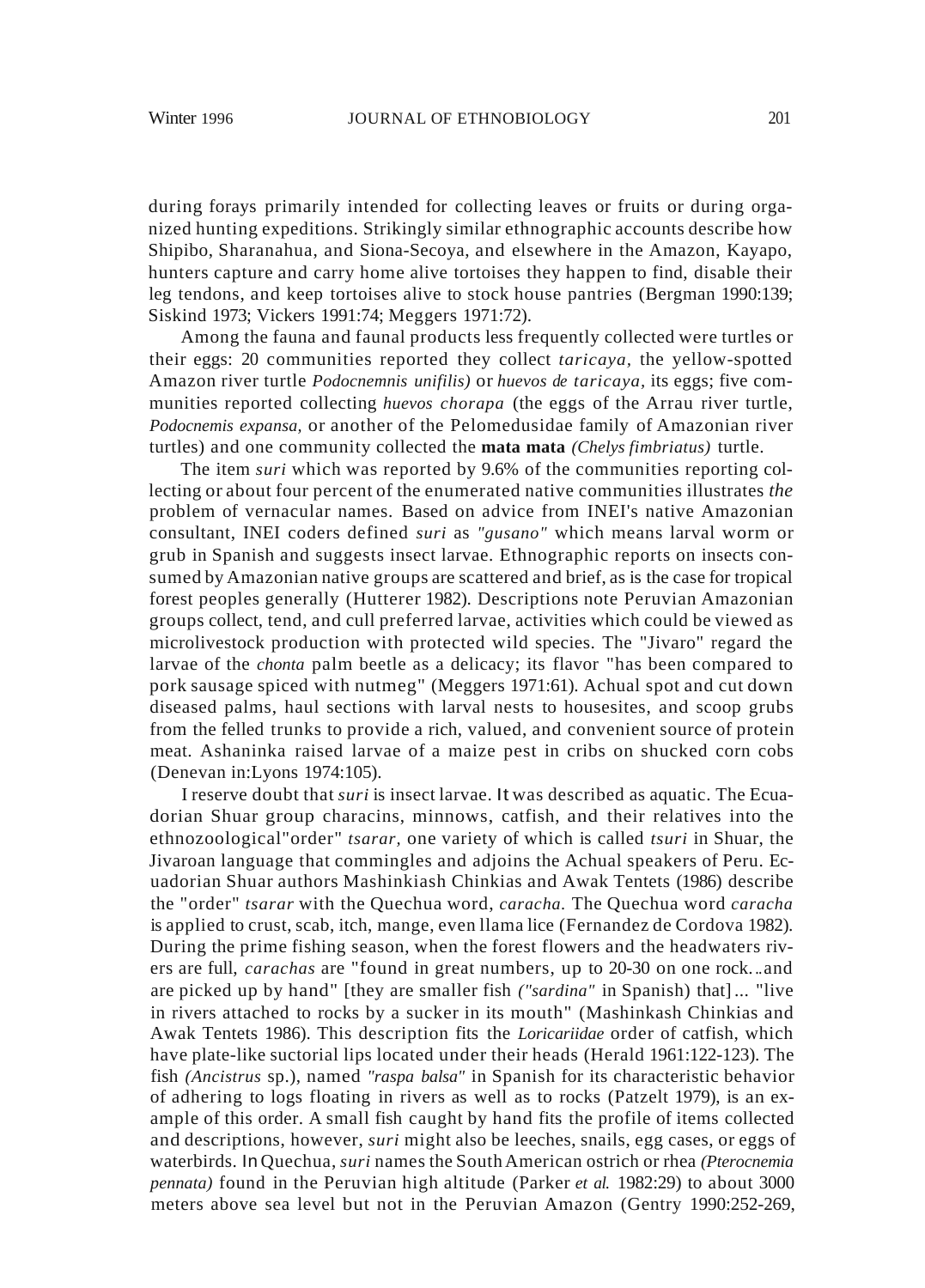Appendix 14.1.). In versions of South American myths, the duck is interchanged with the ostrich as a story character (See Levi-Strauss 1973). Although a duck, heron, or another water bird would be an odd item to collect, the item actually collected might be the bird's eggs, as seen in the communities that reported eggs of turtles by the name of the turtles.

Other animals or animal products reported collected by fewer than four percent of the communities are non-vertebrates. Names for the microfauna reported collected are so generalized as to refer to phyla and, at our present stage of knowledge, are difficult to associate with a species, genus, or order. The non-vertebrates include terrestrial or freshwater snails, mollusks, and bi-valves *(congompe, caracoles,* and *churos),* crabs, and honey. The name "shell" *(caracol)* may refer to shell material used to manufacture ornaments and tools or to the many terrestrial and freshwater snails and mollusks consumed as food. *Churas* is a general Peruvian name for bivalve mollusks of a certain shape, applied to different species according to regional Spanish dialect. The name also applies to a particular oversized snail and a grape-like fruit. Despite the mythical importance of honey in Amazonian cultures, only one community enumerated reported collecting honey. *This* may be a "seasonal effect" because honey is ritually reserved for collection during or prior to the time for certain ceremonies (Levi-Strauss 1973:32, 75-76).

A sufficiently large and representative portion of the universe of this census reported collecting non-vertebrates to warrant closer examination of their status in the diet of Amazonian Peruvian communities. If reports of *suri* are defined as insect larvae and included, a total of 21.7% of the collecting communities reported some non-vertebrates or non-vertebrate products; if reports of *suri* are excluded, then 12% of the collecting communities reported some non-vertebrate or nonvertebrate product. Although the consumption of insects and non-vertebrates not regarded as "food" in Western cultures has been characterized as an adaptive responses to (macro) game depletion (Gross 1975; Hames and Vickers 1983; among others), insects and non-vertebrates constitute a large gross biomass and are an excellent source of protein available in abundant variety in the Amazon basin and in tropical forests generally (Hutterer 1982). Native Amazonian peoples' regard for non-vertebrate micro-game was apparent in the frequency of reports in this census.

*Fishing.-This* census did not request communities to specify what kind of fish they caught although 88% of the communities reported they fished. This omission of detail about fish leaves a major gap in the inventory of biological resources used by native Amazonian communities compiled in this census. Nonetheless, among fauna reported hunted, communities reported the large fish, *zungaro (Trychomiterus* sp.), which is speared and is the prey of organized expeditions.

*Hunting.-Nine* hundred and seventy nine (979) native communities hunted, which is 74% of the universe enumerated; seven of the hunting communities did not practice agriculture. The names of 59 animals hunted and a 60th "other" category were compiled during manual coding. After clarification of synonyms and association with biological taxa, the list was found to refer to 54 species or groups of macrofauna. Names for the wild macrofauna can be fairly confidently associated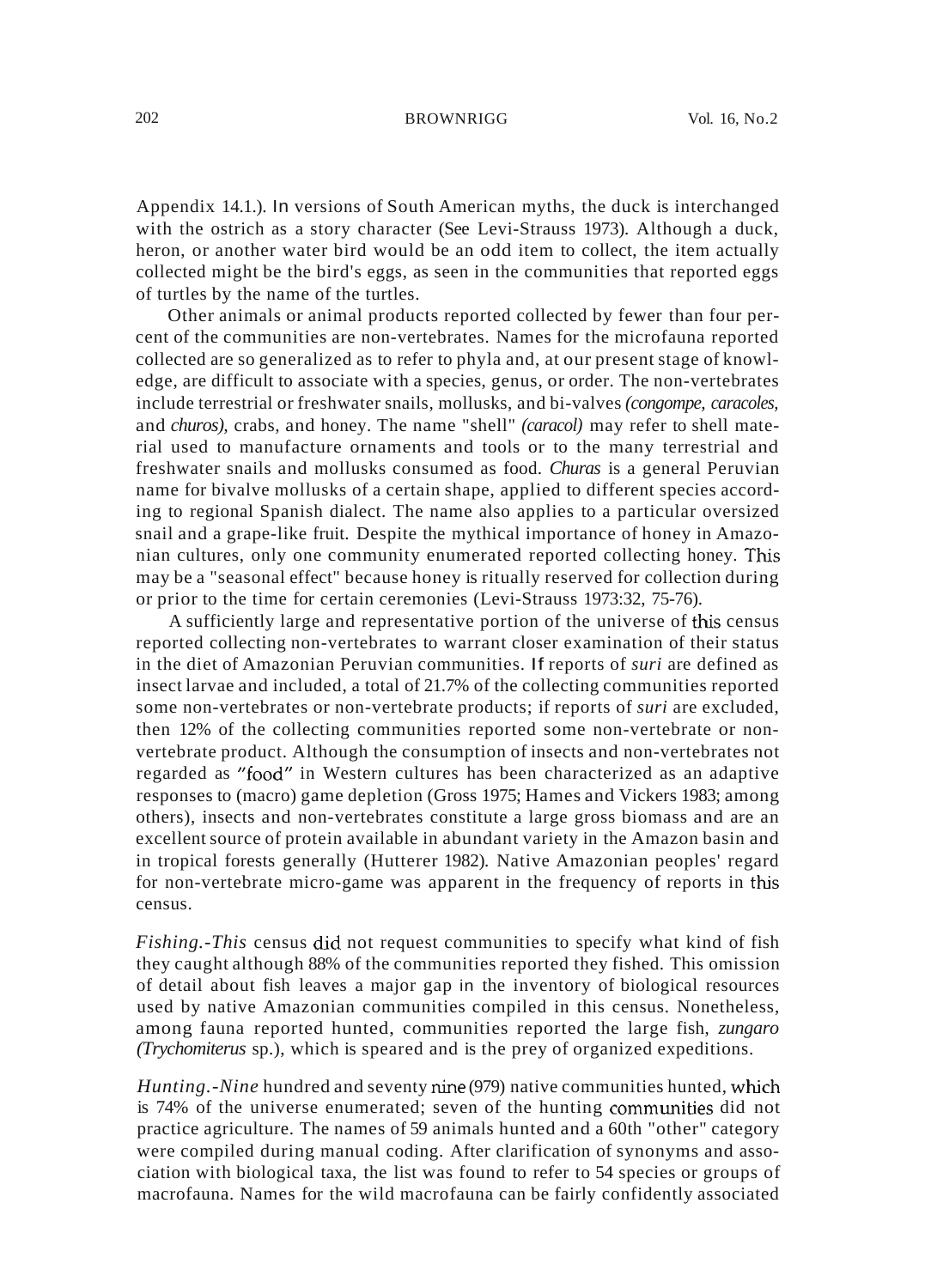with one species if there is only one species in its genus or class in the Peruvian Amazon. This is true for the capybara, *ransoco.* More usually, there are two or more species which share one or more common names, discussed below.

Ten game animals were specified by five percent or more of the communities that hunted. In descending order by the number of communities reporting, these were the collared peccary *(Tayassu tajacu),* deer *(Mazama americana),* paca *(Agouti paca),* agouti *(Dasyprocta fuliginosa* or D. *variegata),* tapir *(Tapirus terrestris),* whitelipped peccary *(Tayassu peccari),* "black monkey", armadillo *(Dasyprus novemcinctus),* the "bush turkey," and the "dove," (See Table 5). Eight of the ten are larger mammals.

*Mammals.* Collared peccary was prey reported by 56% of the communities that reported hunting (which is 42% of the communities enumerated) with the Spanish word *sajino* or *saino,* which means wild boar, and a Spanish word for pig, *cerda.* The term *kitaykiri,* reported by one community, may be a mistranscription of the Ashaninka name for collared peccary, **kitáiriki** (Weiss 1969:605).48% of the hunting communities reported hunting deer, primarily using the Spanish name, *venado.*

The large rodents, pacas and agoutis, were respectively the third and fourth most frequently specified game. According to Emmons, pacas are "the most prized Neotropical game animal for their tender, veal-like meat" (1990:205). The names used to report the paca in the Peruvian Amazon were *majaz* or *majas* and *picuro.* None of the volunteer Amazonian native language consultants recognized the term paca and they identified photographs of both pacas and pacarinas (literally "little paca" which usually refers to juvenile pacas which have a distinctive spotted fawn and white pelage and are highly prized for their meat), as *majaz.* A third of the hunting communities reported agouti game using either the name *aiiuje* or *ClItpe.* Of the hunting communities, 23% specified *huangana:* the consistent and exclusive name used to report the white-lipped peccary, *Tayassu pecari.*

The "black monkey" *(mono negro)* was reported as game by 19% of the communities that hunt. The native Amazonians I consulted identified photographs of the brown capuchin or cebus monkey as what they call the "black monkey." Alternative candidates include the woolly monkey and the black howler, which are larger and darker in pelage and have been ethnographically reported as preferred primate game, but are increasingly rare. The 189 reports were sufficient to preserve "black monkey" as a separate category in the data.

*"Mono"* is a Spanish general name for Neotropical primates, Cebidae and Callithricidae, and for some animals in different orders. By analogy to monkeys' appearance and habits, names for monkeys are extended to "monkey-like" arboreal mammals. The speakers of Shipibo and Aguaruna I consulted provided the Spanish term *"monos"* (monkeys) to identify primates and also several marsupials, edentates, and procyonids that spend a lot of time in trees. For Aguaruna mammal taxonomy, Berlin and Patton (1979) suggested a higher order taxon of arboreal mammals includes primates and "similar" mammals. Their insight for Aguaruna could be tested in local Spanish.

The kinkajou *(Potus flavus)* is an example of a non-primate called a monkey. The kinkajou was reported hunted by 23 communities in this first census by the names *chosna*, *cuzumbo, cusumbo,* and *cusumbi-and* there may be kinkajous in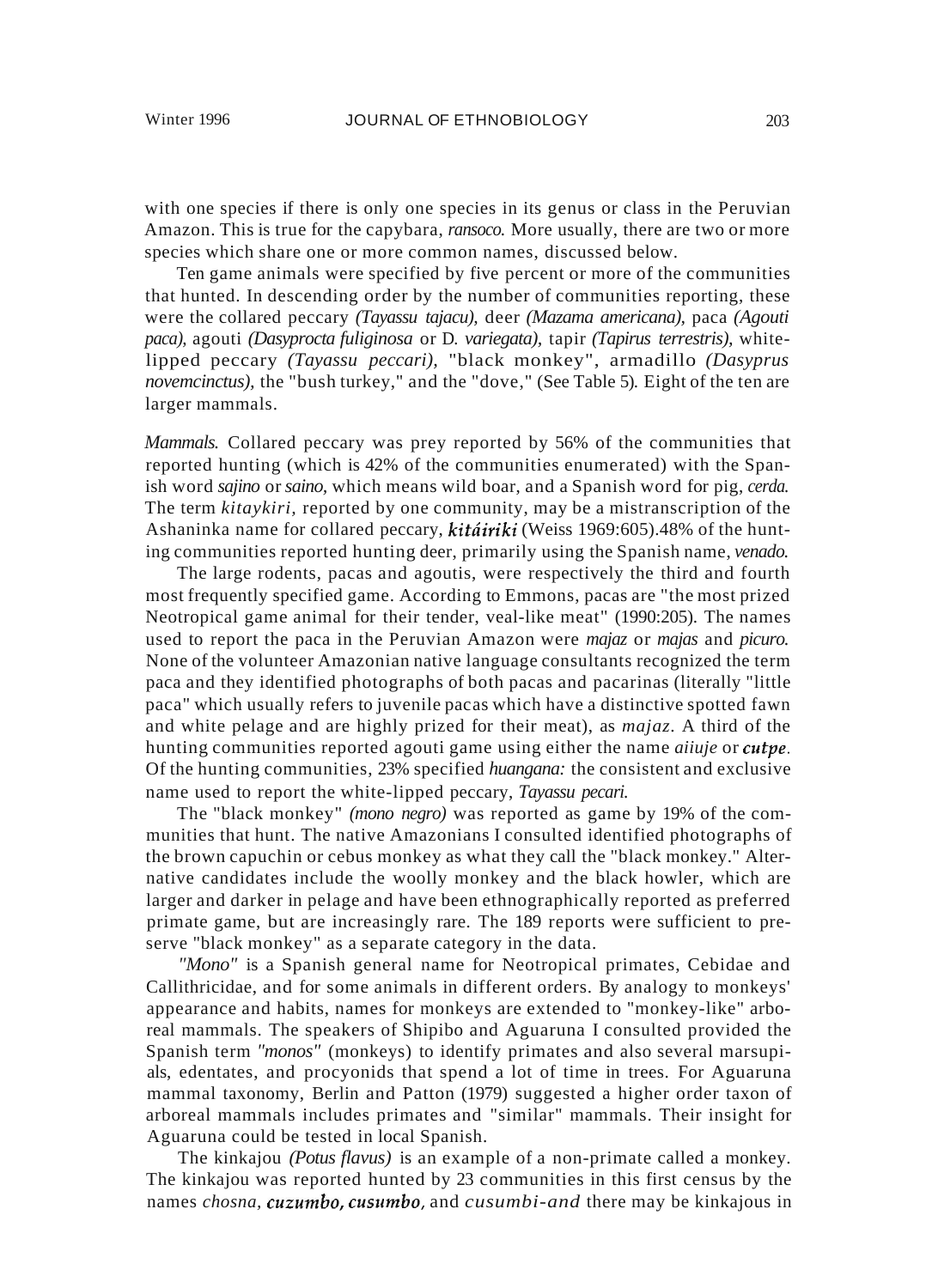the count of monkeys, too. The panel of native Amazonians agreed with each other that the kinkajou is a *"mono"* (monkey). Their classification mirrors the ethnozoological taxonomy of the Aguaruna (Berlin 1976 and Berlin and Patton 1979)-one of the ethnolinguistic groups censused and represented in the panel discussion-in grouping animals with distant biological relationships but similar traits. The kinkajou has the distinguishing sharp teeth of Carnivora and Procyonidae. However, the kinkajou lives in trees, is the size of several common South American monkeys, and has a long prehensile tail. Apparently these are sufficient similarities to assign the kinkajou to the folk classification of monkey.

About 17% of the hunting communities reported names associated with at least one additional primate and these reports were grouped. Twenty communities reported hunting *choro* (the common woolly monkey, *Lagothrix lagothricha); 15, coto* (the howler monkey, *Aloualta seniculus* or *A. villosa);* 14 reported *mono blanco* (the white-fronted Capuchin monkey, *Cebus albifrons,* or the white-faced monkey, *Cebus capucinus),* 34 reported *samari* and six, *huasa-two* names that may refer to the squirrel monkey, *5aimiri sciureus;* 14 reported *maquisapa* or *maquizapa,* a name associated with the white-bellied spider monkey, *Ateles belzebuth,* or black spider monkey, *Ateles paniscus,* and four reported *pichico,* a name applied to tamarins in the Callithricidae family.

Armadillo was reported by 15% of the hunting communities. The term *armadillo* in Spanish (and English) and its synonyms *carachupi* ("sucking face") and *kirquinco* refer generally to the armadillo and to particular local armadillo species, depending on the group and regional usage. The nine-banded or common long-nosed armadillo *(Dasypus novemcinctus)* has the widest distribution in the Peruvian Amazon.

Additional mammals hunted by less than five percent of the hunting communities are in order of frequency the capybara (40 reports of *ronsoco* = *Hydrochaeris capibara),* the kinkajou (23) and *achuni* (11), the South American coati *(NaSll£/ nasua);* seven reports of *liebre* or *conejo de monte,* the hare or rabbit *(5ylvilagus brasiliensis);* five of the *ardilla,* the Northern Amazonian red squirrel *(5ciurus igniventris)* or Southern Amazonian red squirrel (5. *spadiceus);* "bear" and "fox" (see below); and the Amazonian manatee *(Manati amazonica* or *Trichechus inunguis).*

Five communities reported they hunted bears *("osos").* Strictly speaking, the only possible bear is the spectacled bear, found in the high jungle but rarely in the low. Several other mammals have Spanish names composed with the term *oso.* Anteaters *(Myrmecophaga tridactyla* and other species) are called *oso hormiguero* or ant bear. The tamandua *(Tamandua tetradactyla)* is called *oso colmenero.* Two names for the South American racoon *(Procyon cancrivorus)* are *oso lavador* (the bathing bear) and *osito lavador* (little bathing bear). The Amazonian language consultants knew of communities that hunt "bears" and indicated the large size *"osos"* attain, the length of their claws, and how dangerous they are to hunters. Though which *"oso"* was slow to clarify, participation in the animated discussion in Spanish about hunting bears by Shipibo-Conibo from the low jungle well beyond the range of the spectacled bear served to rule it out in favor of the larger of the ant bears. *Zorro* (fox) presents the same difficulty of glosses. The tayra *(Eira barbara)* is sometimes known as a *zorro negro* or black fox; the *zarigueya (Didelphis marsupialis)* is known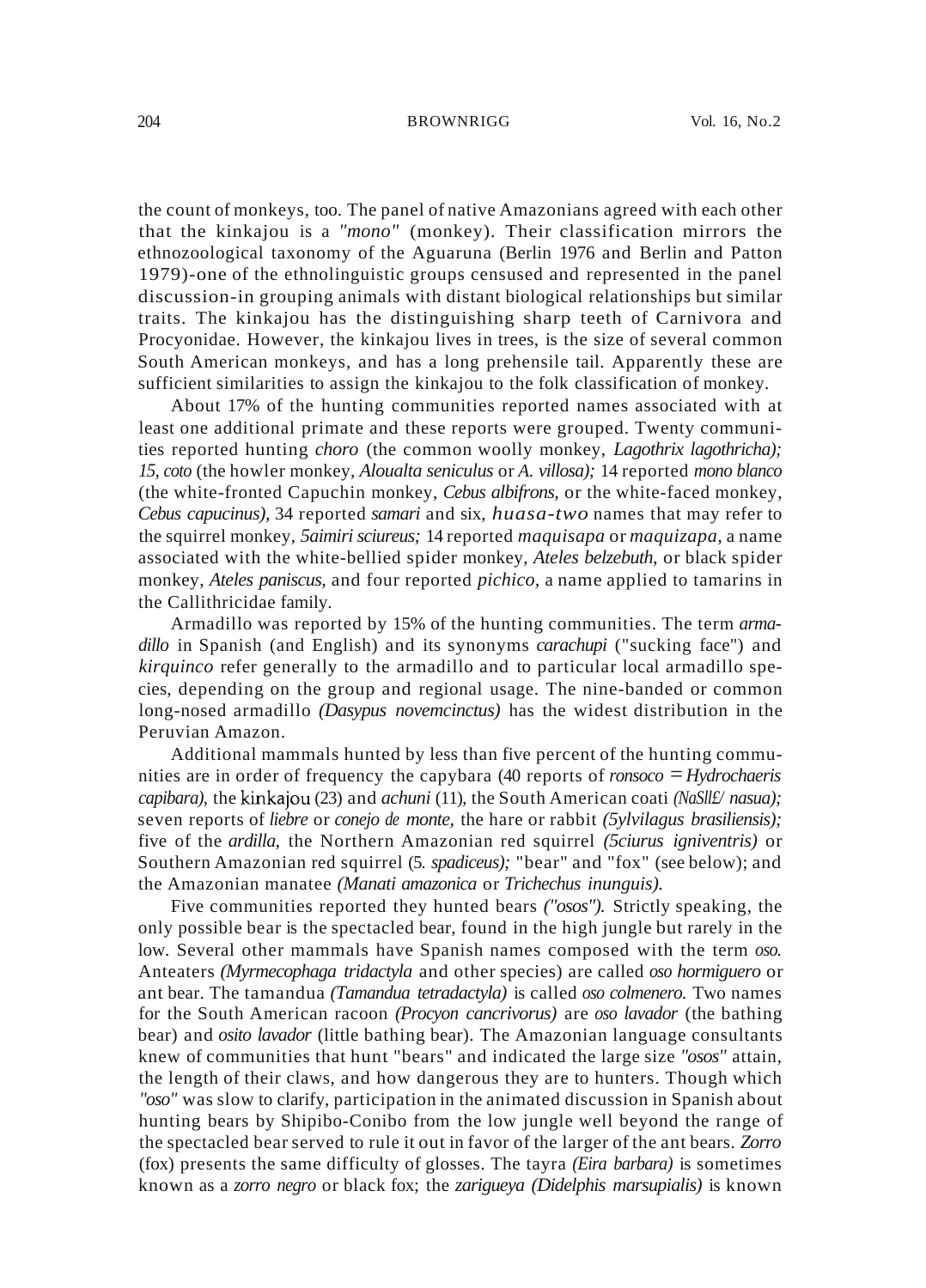as *zorrillo-the* little fox. *Zorrillo* is one name for the elusive wild dog, *Speothos venaticus,* usually called the *perro de monte* or *perro selvdtico* (Emmons 1990). Even though which *oso* and which *zorro* remained ambiguous, they were definitely mammals and it was legitimate to collapse these few cases into a statistical category for "other" mammals.

*Birds. Paujil* and *pava de monte* and *panguana* and *perdiz* were the game birds most frequently specified as hunting prey. The *paujil* and the "bush turkey" in the Peruvian Amazon region refer to the guan *(Penelope purpurascens),* Salvin's curassow *(Crax [Mitu] salvini),* or another of the large birds (15-20 kilograms) in the Cracidae family of guans, currassows, or chachalacas. Studies of subsistence hunting throughout the Amazon concur that this family of birds contributes "the most avian biomass extracted by hW1ters in the Neotropics" (Silva and Strahl 1991:37). The 65 reports of *paujil,* 22 of *pava de monte,* four of *pucacunga* (Spix's guan, *Penelope jacquacu)* and of *manacaraco* (the variable chachalaca, *Ortlalis motmot)* were merged into a single category.

The *panguana,* reported by nine commW1ities, refers to one of the tinamous (Tinamidae, including *Crypturellus undulatus* and 10 other Peruvian species called tinamous in English). *"Perdiz,"* reported hW1ted by 59 communities, refers to terrestrial birds of several common species, most prominently *Tinamus tao* and other tinamous. Pigeons *(Columba* spp.) and true doves *(Columbina* spp.) fly under the vernacular name *perdiz* as well. *"Perdiz"* are hW1ted casually by children with slingshots and during organized hunts.

A quarter of the communities that hunt reported at least one game bird other than the larger Cracidae or "doves." Among the water game birds reported hunted by five percent or more communities were ducks and geese *(Anatidae)-pato del monte* and *pato silvestre,* herons *(Ardeidae)-garza blanca* (the white heron, *Casmerodius albus)* and *garza cuca* (the grey or white-necked heron, *Ardea cocoi).* Feral-or stray-domesticated Muscovy or tree ducks *(Cairina moschata)* were reported hunted as were wild whjstling ducks *(Dendrocygna bicolor,* D. *viduata,* D. *autumnalis),* the masked duck *(Oxyura dominica),* teals and pintails *(Anas* sp.). The Neotropical cormorant *(Phalacrocorax olivaceus)* and Brazilian cormorant *(Phalacrocorax brasilensis)* are associated with the vernacular names *clIshiri* or *qushuri* and *chiwia* reported as prey. Names for land game birds included "parrots," from one of the 14 genera of Psittacidae of the Peruvian Amazon, *guacamayo, macaw, loro* and others. The American darter *(Anhinga anhinga)* is likely the *sharara* that 10 commuruties reported hW1ting. Game birds reported by the general Spanish name *trompedero* or by Achual commW1ities as *chiwia* are most likely birds in the family Psophiidae. The names of 44 additional birds reported hunted were collapsed in the data element *aves en general* "birds in general."

*Reptiles.* Reptiles were reported by about 14 percent of the communities that hunted. With the exception of *lagarto blanco* (the smaller caiman, *Caiman sclerops),* reptiles were reported using a local Spanish term for the order, *kiloneos,* or the names of the particular tortoise or turtle, as discussed above.

*Mishasho* was reported hunted by 15 commW1ities. In Quechua, this word has several meanings, including "rotten" and a talisman found inside animals and may refer to carrion left by felines. No names for sloths, snakes or felines were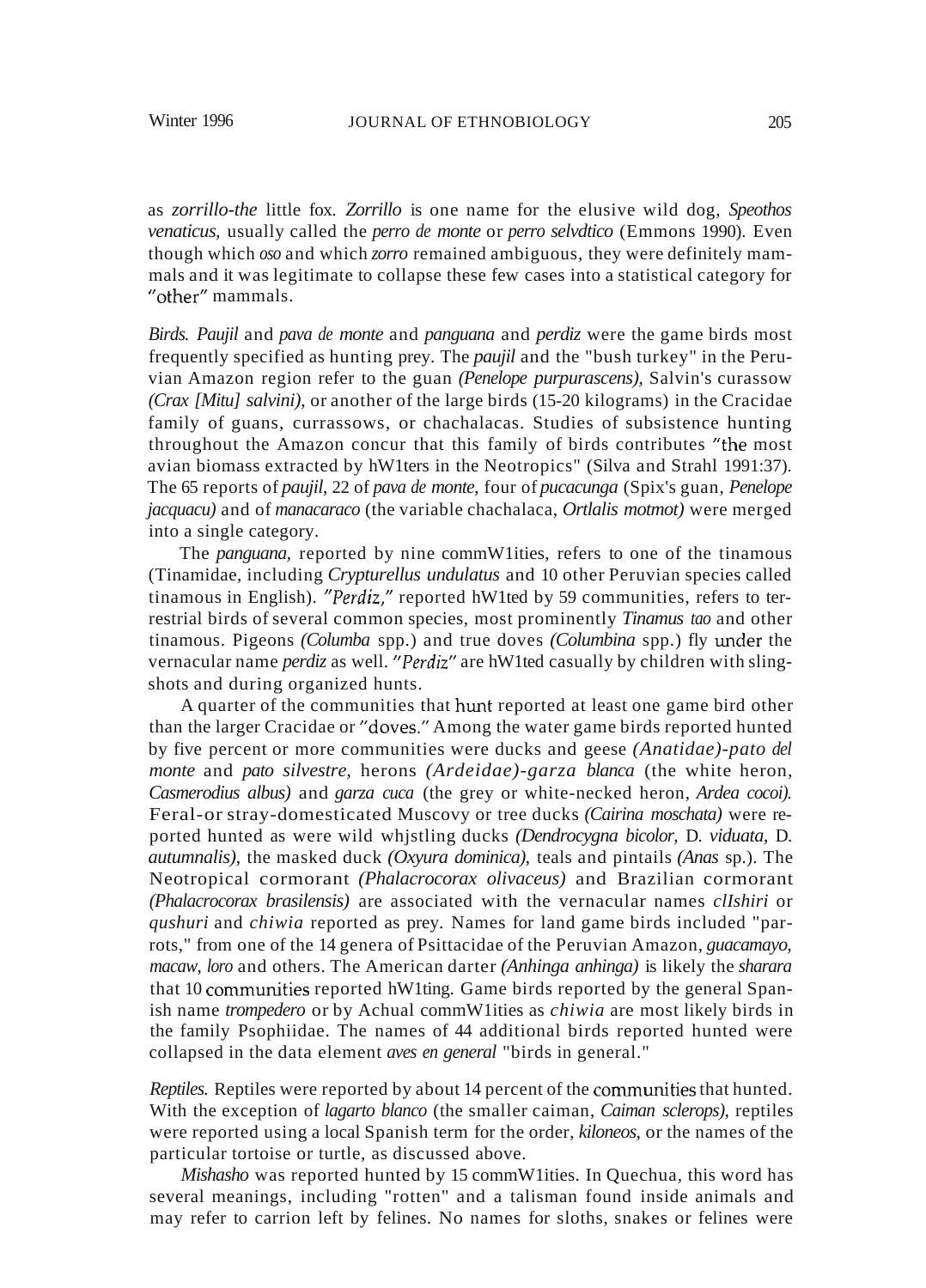identified. Sloths are prohibited as food among the "Jivaro" (Meggers 1971) and Secoya (Vickers 1991:71) and the Achual and Shuar Jivaroan speakers prohibit snakes as food. In the final data set, which can be ordered from INEI, it will be possible to review faunal prey by particular ethnolinguistic groups and test ethnographic descriptions of food prohibitions (d., Kensinger and Kracke 1981; Ross 1978), resource inventories, and other theories.

The mammals most frequently specified hunted are larger macrofauna. According to Emmons (1990), a full grown Brazilian tapir weighs 227-250 kg, each deer weighs 24-48kg, an adult collared peccary weighs 17-30 kg, and an adult *huangana* or white-lipped peccary weighs 25-40 kg. The collared peccary (ranked first), and the *huangana* or white-lipped peccary (ranked 6th) run in herds. A hunting expedition that encounters a herd of peccaries can yield meat on a par with or better than kills of larger, solitary animals like the tapir. For example, a Shipibo hunting party reported by Bergman killed 22 white-lipped peccaries in a larger herd in 105 minutes and produced 472 kg of meat (1990:118-119). The giant armadillo weighs up to 30 kg and the common, or nine-ringed, armadillo weighs 2.7 to 6.3 kg. The paca weighs five to 13 kg. The adult agouti reaches 3.5 kg and the brown capuchin monkey weighs 1.7 to 4.5 kg. The agouti is smaller than other mammals hunted by five percent or more of enumerated communities, but because it forages in groups and invades gardens, it is hunted efficiently.

Table 6 suggests the relative contribution and variety of mammal and bird meat obtained by hunting compared to raising livestock. More native communities reported they raised livestock than reported hunting (See Table 1). About half the communities that raised cattle, raised pigs, or raised both were concentrated among the "Campa" (Ashanika) who have been raising European livestock since colonial times. Only 230 Amazonian native communities reported they raise cattle while 801 reported they hunted the two largest game animals, deer, and/or tapir ( $"$  the wild cow"). The 446 native communities that reported raising domestic pigs can be contrasted with the 779 that reported hunting one or both peccaries-the wild *cerda* pig and *huangana*. However, almost twice as many communities (180) reported they raise turkeys than the 91 that reported hunting a wild avian counterpart in the *Cracidae.* More than seven times as many communities (1060) raised chickens than the 161 which reported hunting game birds other than Cracidae. Less than a fifth of the stock-rearing communities reported any domesticated animals other than chickens, turkeys, pigs, cattle, or pigs, and these were mainly ducks, while the 979 hunting communities gave  $1,162$  reports of prey other than the most frequently hunted game: deer, tapir, peccaries, guans, and birds.

### SUMMARY

The 44 agricultural crops, 10 harvested cultivars, and five types of livestock specified is an impressive list of domesticated biological resources, however, the Amazonian native communities specified overall far more categories of wild biological resources than domesticated. The word lists collected in this census documented native knowledge of economic resources naturally occurring in their environment that are unknown, lffirecognized, or unsuspected by other Peruvians, especially in the profusion of names for lumber and housing timbers.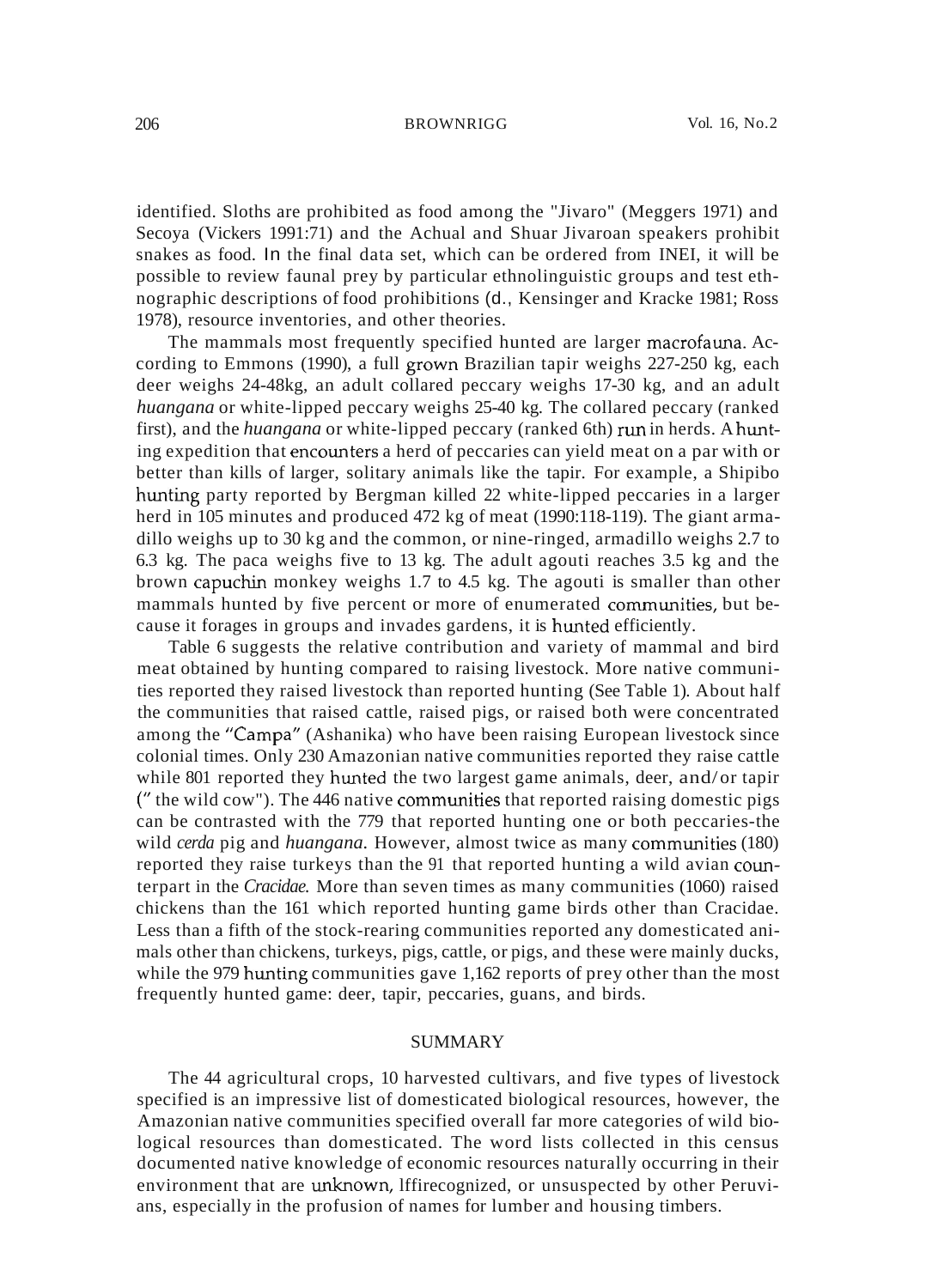The large number of biological resources named in this census corroborates ethnographic descriptions of how particular settlements and cultural groups of native peoples in the Peruvian Amazon secure their subsistence. Ethnographers have observed native Amazonians operate a subsistence strategy based on light, occasional use of individual domesticated, cultivated, and wild species for food and other necessities from a large inventory, rather than specializing, super-exploiting, or relying on a limited spectrum of living resources. This species and space extensive strategy can be contrasted with a set of equally indigenous, intensive strategies which concentrate domesticated or wild biological resources in built environments (Brownrigg 1986:93-130,203-236). The strategy of light use from a large inventory of living resources found over a large territory through activities variously called foraging, hunting, or gathering is by no means universal among native Amazonians, nor is it the exclusive economic strategy of any Peruvian Amazonian native community reporting in this first census. The option to exercise the extensive strategy of light use of a large inventory of biological resource is increasingly constrained as native settlements and their growing populations become more sedentary to take advantage of new infrastructure and services, as national colonists and corporate extraction industries withdraw resource areas from use and access by native Amazonians, and as the habitat of the biological resources is destroyed.

# RECOMMENDATIONS

For the short term, it would be useful to validate the names which the native people of the Peruvian Amazonian specified as the biological resources in their agricultural, collecting, hunting, commercial lumbering, and house construction activities in other research, surveys, and censuses in the region. From the perspective of census and survey methods, a universe of over a thousand respondents providing answers to open-ended questions is sufficiently large to establish response variations. Salient biological resources were identified by principal and variant names among culturally diverse native peoples. The more frequently reported names are useful for designing answer values and for writing questions likely to be understood. The less frequently reported names can serve to formulate probes or explanations for respondents and enumerators. By applying the same categories developed for this first census to pre-code answers in future censuses, surveys, and other research in the Peruvian Amazon, the importance and use of these categories can be tested. Use of the names and categories from this censusin research in a settlement or ethnolinguistic group would permit researchers to compare local resources with native communities throughout the Peruvian Amazon region. Use of the same categories in later censuses would allow comparison to the baseline of information about the living economic resources of native communities built in this 1993 census. Use of the vocabulary and categories in systematic surveys of households or communities would allow for collection of the same or even more detailed information. In ethnobiological research, the species or set of species to which the local names refer could be detailed in particular ethnolinguistic and geographical contexts and positively identified with species.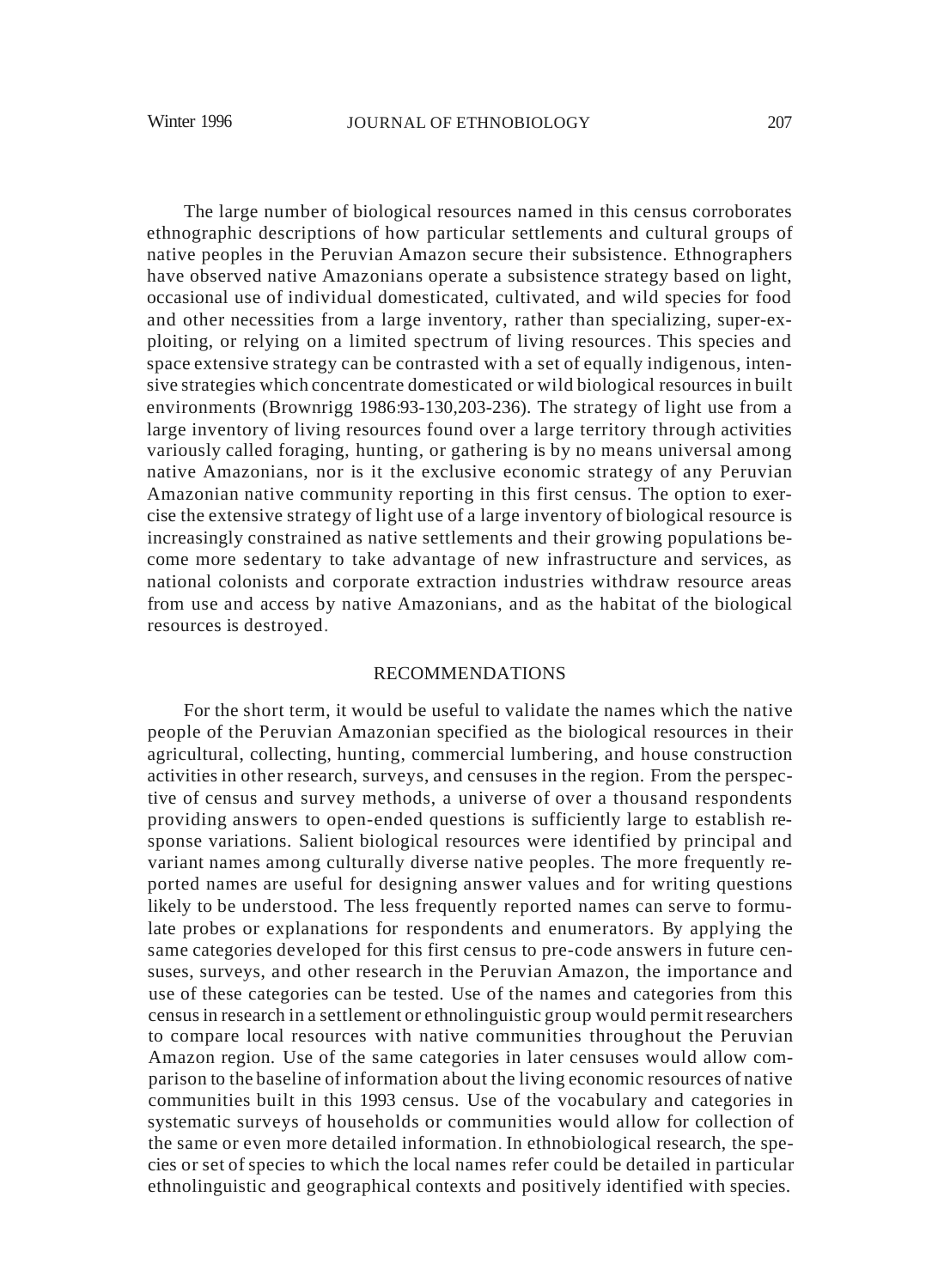Over the long term, I recommend departing from verbal reports to research and test standardized methods to collect and process information about biological resources from local people and scientific field observers alike. Research and development of 1) pre-coded visual aides illustrating pre-identified species and 2) standardized statistical categories for the economically important biological species address methodological problems which this census confronted. The same problems affect biological and ethnobiological research field surveys that attempt to quantify observations yet do not produce data sets suitable for sophisticated statistical analyses.

*Visual aides.-Visual* aides could provide respondents or local experts the same common reference. Some accurate and recognizable illustration of the taxa that are the topic of the research could help overcome the problems of synonyms, ambiguous associations between vernacular names and Linnean taxa, subjective or idiosyncratic identifications, ad-hoc coding schemes (see Heyer *et al.* 1994; Scott 1994), and communication with those respondents who are not familiar with the Spanish language yet know a great deal about indigenous biological resources. Two recent experiments tested promising methods (Phillips and Gentry 1993; Benz *et al.* 1994). Benz and his colleagues showed their informants plants in freshly pressed state. Displaying the same plant specimen to several informants served to "pre-code" and pre-identify botanical names. Fresh pressed plants, however, are too expensive and fragile to use in national censuses or random surveys of enough people to produce statistically reliable conclusions concerning distributions in populations. The native language consultants who contributed to this research could supply at least one name for accurate sketches and photographs of the Neotropical animals I showed them. This experience suggests that it may be possible to develop inexpensive, printed visual aides with biologically accurate and cognitively recognizable line drawings. Eliciting local names to identify images and descriptions issued by herbaria is another prospect, given resources increasingly available on CD-ROM and on line.

*Standardized categories for biological resources.-In* order to pre-define the information to be collected from local respondents and to conduct statistical analyses, standardized codes for biological resources must be developed. Codes are required for ethnobiological and scientific knowledge of the living resources to maximize computer tools and progress beyond inventory (d., Scott 1994) and highly localized studies of populations. Variables that are precise, standardized, well defined, and documented are needed to build information systems capable of demonstrating distributions and testing effects (d., Heyer *et al.* 1994). At a minimum, a standardized code to substitute for and reference species names is required. Latin binomial names, as alphanumeric strings, can be stored in computer data bases with other texts and images, but must be truncated to serve as variable names or values. Consistent eight place codes for species with initial digits reserved for class and order would meet common requirements for machine languages and programs. These codes could provide links-eurrently missing-between qualitative and descriptive information about biological resources already residing in electronic data bases and texts with new quantitative information from censuses and surveys.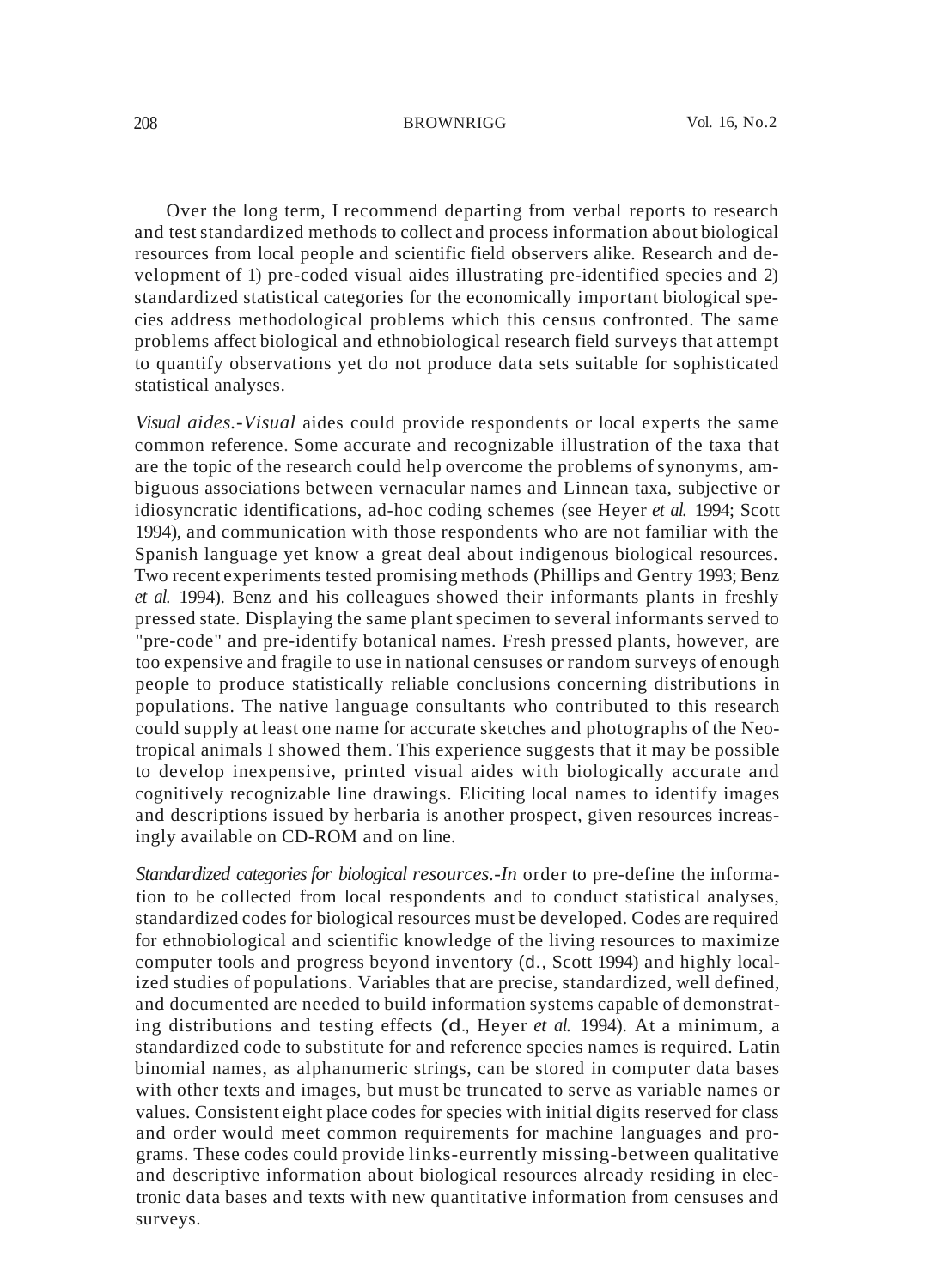#### 209

# ACKNOWLEDGEMENTS

This work was facilitated and advised by **INEI** officials including Ramon de la Cruz Yupanqui, Ranan Quispe, Cherly Ore Ramirez, Clarissa Sanchez, Norma Gutierrez, Boris Lopez, and Pablo Inga. Core participants in the coding and processing design were **INEI** staff Isabel Valladares, Berta Aconda, Olinda Yaringano, INEI's consultant, Juan Maldonado (a director of the Shipibo-Conibo Cultural Association), and the author. Officials of the *Asociaci6n Interetnica de Desarrollo de La Selva Peruana* provided advice and arranged for a panel of native Amazonian language consultants to meet with me. Native Amazonians studying computer science in Lima participated in this panel. These young volunteers understood the workings of their own cultures and languages and the difference between words and data. They are well positioned to bridge the gap between native cultures and statistical science in the future. Patricia Leon Melgar of the *Fundaci6n Peruana para la Conservaci6n de la NaturaLeza,* Cesar del Carpio and Antonio Fuarto of the *Centro de Datos para la Conservaci6n,* Antonio Morizaki Taura and his staff at the *Instituto Nacional de Recursos Naturales* suggested identifications for selected faunal or forestry species. While I was preparing this paper, John Terbough of the Center for Tropical Conservation at Duke University clarified the usual identification of common names for several birds in Peru. I opted for several Latin binominals cited in National Research Council 1989,Gentry 1990, Herald 1961, or Emmons 1990 rather than somewhat different expressions of Latin names popular among Latin American biologists to refer to the same species. I thank William T. Vickers, Michael F. Brown, Michael J. Levin, Eduardo Arriaga, Judith Banister, Mathew Kramer, and this journal's editor, Eugene Hunn, and peer reviewers for reading earlier drafts and providing useful comments, suggestions, and encouragement.

# LITERATURE CITED

- ACOSTA-SOLIS, MISAEL 1971. *Los bosques del Ecuador y sus productos.* Editorial Ecuador, Quito, Ecuador.
- ALDERTON, DAVID. 1988. Turtles and Tortoises of the World. Facts on File, New York.
- BENZ, BRUCE F., FRANCISCO SANTANA M., ROSARIO PINEDA L., JUDITH CEVALLOS E., LUIS ROBLES H. and DOITILA DENIZ L. 1994. Characterization of mestizo plant use in the Sierra de Manantlan. Journal of Ethnobiology 14(1):23-41. Jalisco-Colima, Mexico.
- BERGMAN, ROLAND. 1990. *Economfa Amaz6nica. Centro de Antropologfa y Aplicaci6n Prtktica.* Lima, Peru.
- BERLIN, BRENT. 1992. Ethnobiological Classification: Principles of Categorization of Plants and Animals in Traditional Societies. Princeton University Press, Princeton, New Jersey.
- 1976. The concept of rank in ethnobiological classifications: some evidence from Aguaruna folk biology, American Ethnologist 3(3):381-399.
- ---and JAMES L. PATTON. 1979. *La Clasificaci6n de los Mam(feros de los Aguaruna de Amazonas, Peru.* University of California, Berkeley, California.
- BROWNRIGG, LESLIE A. 1986. *Al Futuro desde la Experiencia:* Los *Pueblos Indfgenas* y *el Manejo del Medio Ambiente.* Abya Yala, Quito, Ecuador.
- CUSTRED, GLYNN. 1980. Ethnosemantic analysis as a tool in the designing and realization of a population and agriculture census. Pp. 233-243 *in* Indigenous Knowledge Systems and Development, David W. Brokensha, D.M. Warrem and Oswald Werner (editors). University Press of America, Washington, D.C.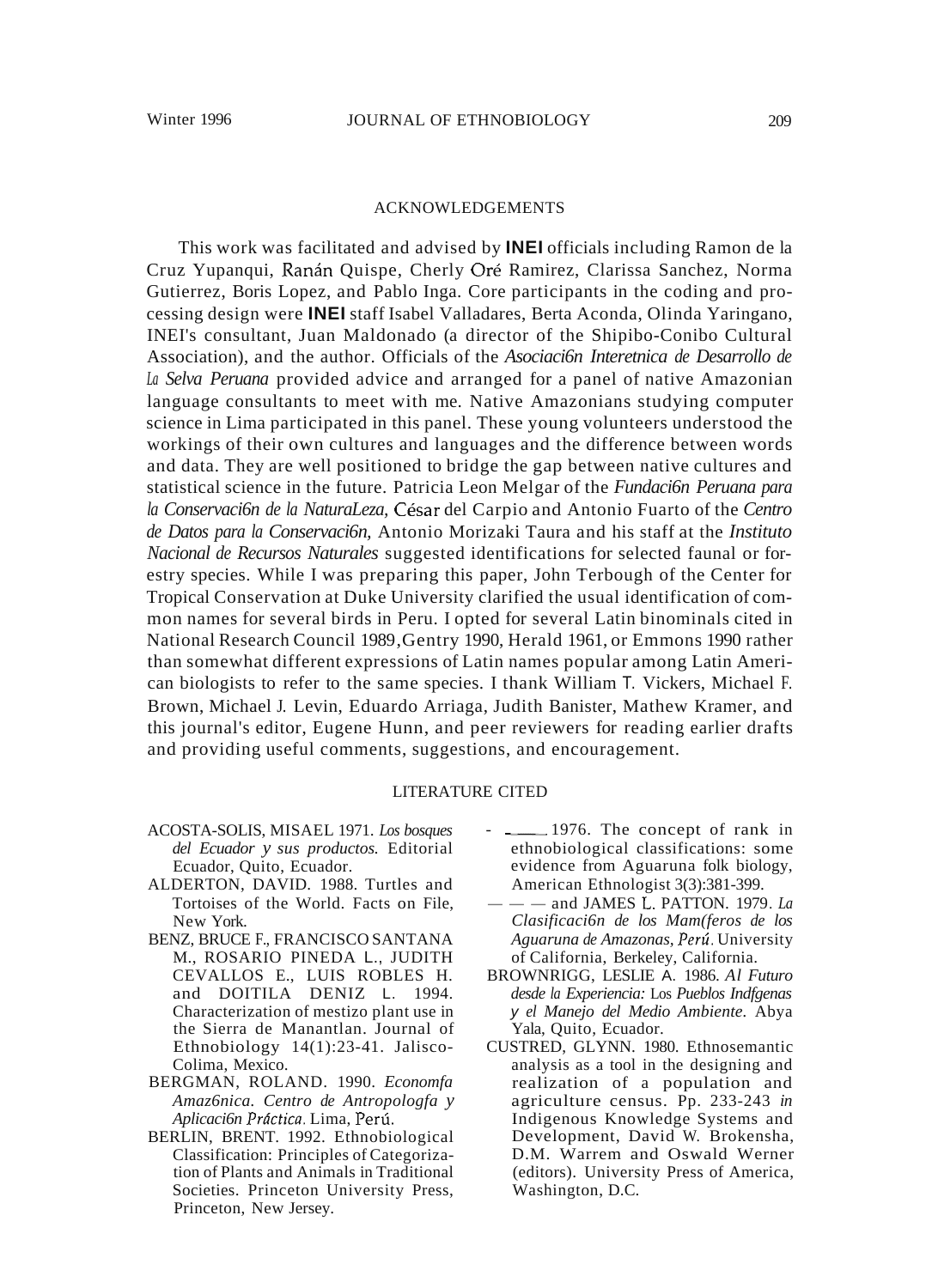- DENEVAN, WILLIAM M. 1974. Campa subsistence in the Gran Pajonal, Eastern Peru. Pp. 92-110 *in* Native South Americans: Ethnology of the Least Known Continent, Patricia Lyons (editor). Little Brown and Company, Boston and Toronto.
- EAKIN, L., I. LAURIAULT and H. BOONSTRA. 1980. *Bosquejo Etnogrtifico de los Shipibos-conibos.* Ignacio Prado Pastor Editores, Lima, Perú.
- EMMONS, LOUISE H. 1990. Neotropical Rainforest Mammals: A Field Guide. University of Chicago Press, Chicago and London.
- ENCARNACION, FILOMENO. 1983. *Nomenclatura de las especies forestales comunes en el Peru. Documento de trabajo no.* 7 *Proyecto PNUD/FAO/PER/81/002. Ministerio de Agricultura,* Lima, Peru.
- FERNANDEZ DE CORDOVA, GLUACO TORRES. 1982. *Diccionario Yurakshimi-Runashimi. Casa de la Cultura,* Nl~cleo *del Away,* Cuenca, Ecuador.
- GENTRY, ALWYN H (editor). 1990. Four Neotropical Rainforests. Yale University Press, New Haven and London.
- ---1988. Tree species of upper Amazon forests. Proceedings of the National Academy of Sciences 85:186.
- GROSS, DANIEL R. 1975. Protein capture and cultural development in the Amazon Basin. American Anthropologist 77(3):526-549.
- HAMES, R. B. AND WILLIAM 1. VICKERS (editors). 1983. Adaptive Responses of Native Amazonians. Academic Press, New York.
- HARVARD UNIVERSITY. Gray Herbarium Index of New World Plants. Harvard University Herbarium, http:/ / huh.harvard.edu:70/11/ project\_informa tion/ authority / botany/ gray\_cards.
- HAWKES,J.G. 1990. The Potato: Evolution, Biodiversity and Genetic Resources. Smithsonian Institution Press, Washington, D.C.
- HERALD, EARL S. 1961. Living Fishes of the World. Doubleday Inc. Garden City, New York.
- HEYER, W. RONALD, MAUREEN A. DONNELLY, ROY W. MCDIARMID, LEE-ANN C. HAYEK and MERCEDES S. FOSTER. 1994. Measuring and Monitoring Biological Diversity;

Standard Methods for Amphibians.<br>Smithsonian Institution Press, Institution Press, Washington, D.C.

- HUTTERER, KARL. 1982. Interactions between Tropical Ecosystems and Human Foragers: Some General Considerations. The East-West Center Environment and Policy Institute, Honolulu, Hawaii.
- *INSTlTUTO GEOGRAFICO NACIONAL. 1989. Atlas del Peru.* IGN, Lima, Peru.
- *INSTITUTO NACIONAL* DE *ESTADfsTICAS* E *INFORMATICA* (lNEI). 1993. *Peru:* I *Censo de comunidades indfgenas de la Amazonia (informacion preliminarJ. Coleccion Comunidades Nativas No.* 1. INEI, Lima, Peru.
- KEMSLEY, W.EE, R.U. REDPATH and M. HOLMES. 1980. Family Expenditure Survey Handbook. Office of Popu lation and Surveys, Her Majesty's Stationary Office, London, England.
- KENSINGER, KENNETH M. and WARD H. KRACKE. 1981. Food taboos in lowland South America. Working Papers on South American Indians No. 3. Bennington, Vermont.
- LEVI-STRAUSS, CLAUDE. 1973. From Honey to Ashes. Harper Row, New York.
- MACHECHA-VEGA, GILBERTO EMILIO<br>and RODRIGO ECHEVERRI-ECHEVERRI-RESTREPO. 1983. *Arboles del Valle de Ca uea.* Li togra fia A rco, Bogota, Colombia.
- MASHINKIASH CHINKIAS, MANUEL and MARINA AWAK TENTETS. 1986. *La Selva, Nuestra Vida: Sabidurfas Ecologica del Pueblo Shuar.* Abya Yala, Quito, Ecuador.
- MEGGERS, BETTY J. 1971. Amazonia: Man and Culture in a Counterfeit Parad ise. Atherton and Aldine, Chicago and New York.
- *MINISTERIO* DE *AGRICULTURA, DIRECCION GENERAL* DE *FORESTAL* Y *FAUNA.* 1992. *Peru Forestal en Numeros,* 1991. *Millisterio de Agricu/lura,* Lima, Perú.
- NATIONAL ACADEMY OF SCIENCES. 1975. Underexploited Tropical Plants with Promising Economic Value. National Academy Press, Washington, D.C.